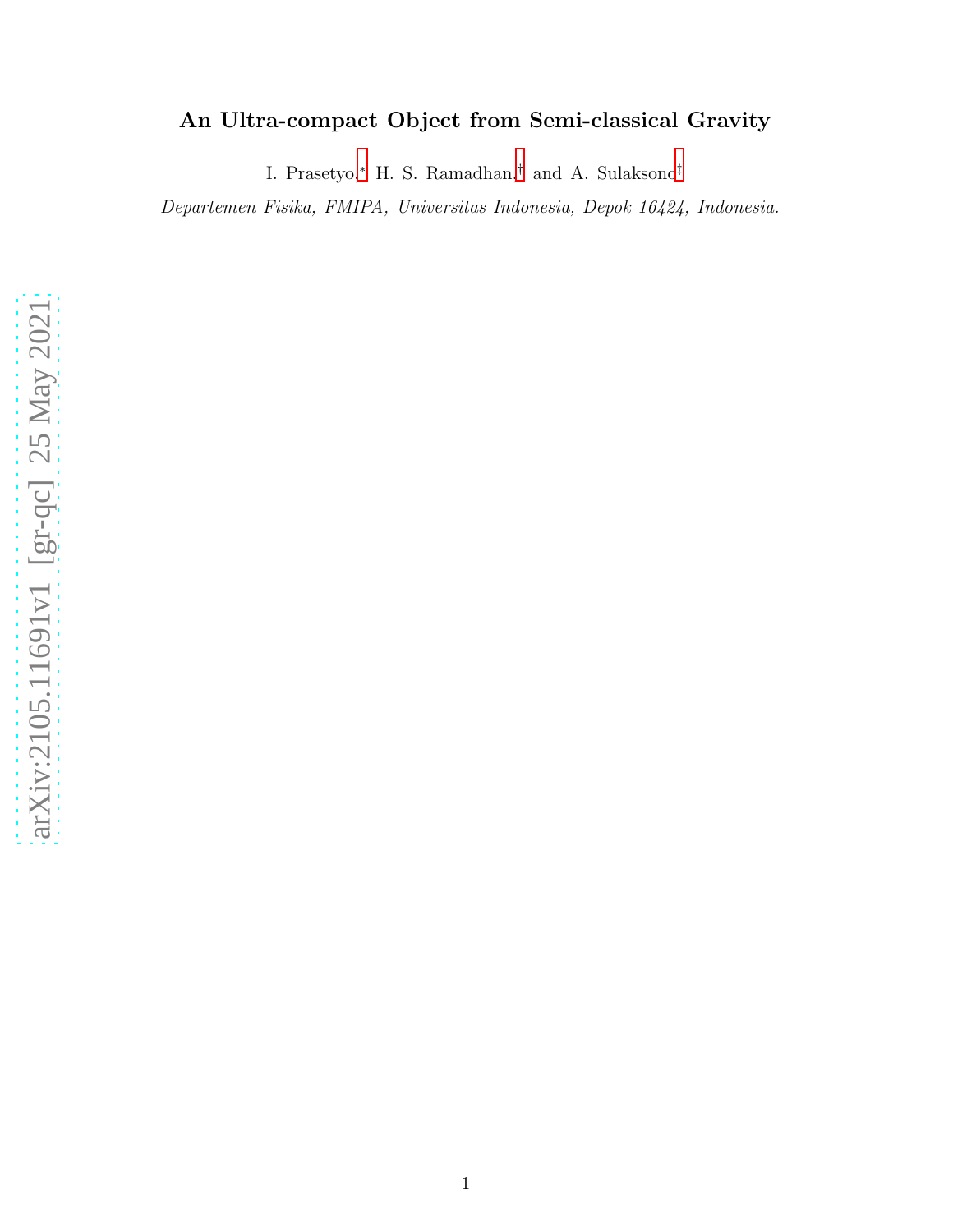# Abstract

In a recent report, Carballo-Rubio [\[1](#page-20-0)] utilizes the semi-classical theory of gravity to obtain a generalized Tolman-Oppenheimer-Volkoff (TOV) equation. This model has a new coupling constant  $l_p$  implying two different modified TOV equation forms characterized by the sign of  $p'$ . The negative branch reduces to the ordinary GR-TOV in the limit of  $l_p \rightarrow 0$ , while the positive one does not. In the positive branch, Carballo-Rubio was able to find the exact solutions using the constant- $\lambda$  trick. In this work, we investigate whether this theory's negative branch can also provide a different feature of the ultra-compact object compared to those obtained from the GR-TOV equation. We use a numerical method to calculate the properties of an ultra-compact object. We tested our code by calculating numerically the pressure profile of the object in a positive branch with the star's radius  $R$  in a macroscopic unit by integrating from surface to center. The result reproduces the analytical result of Carballo-Rubio [\[1](#page-20-0)]. While in a negative branch, we reproduce the pressure profile results of Ho and Matsuo [\[2](#page-20-1)] using constant energy density  $\rho = \rho_0$  not only by integrating from surface to center but also by integrating from center to surface, respectively. In this work, we study ultra-compact objects with an isotropically ideal fluid matter where we use a simple but physically motivated equation of state  $\rho = p/w + \rho_0$  with  $w=1$  and  $w=1/3$ . In general, we obtain that the range of  $l_p$  is very restricted and must not be equal to  $r_c$ . Here  $r_c$  is the starting point of integration located at the center of the star. While  $l_p$  should be set to be much larger than Planck length  $L_{\text{Pl}}$ . Consequently, the mass-radius curves for the various value of  $l_p$  for both w cases are still indistinguishable from the standard GR-TOV results. Hence from the negative branch of  $p'(r)$ , the additional free parameter  $l_p$  does not provide a significant effect compared to the standard GR-TOV equation results, even though  $l_p$  is not in the limit of  $l_p \to 0$ anymore. Therefore, similar to the conclusion in Ref. [\[3](#page-20-2)] with GR theory that the ultra-compact objects from negative branch of semi-classical gravity with a linear equation of state are unable to generate demanding gravitational echoes.

<span id="page-1-1"></span><span id="page-1-0"></span><sup>∗</sup>Electronic address: [ilham.prasetyo@sci.ui.ac.id](mailto:ilham.prasetyo@sci.ui.ac.id)

<span id="page-1-2"></span><sup>†</sup>Electronic address: [hramad@sci.ui.ac.id](mailto:hramad@sci.ui.ac.id)

<sup>‡</sup>Electronic address: [anto.sulaksono@sci.ui.ac.id](mailto:anto.sulaksono@sci.ui.ac.id)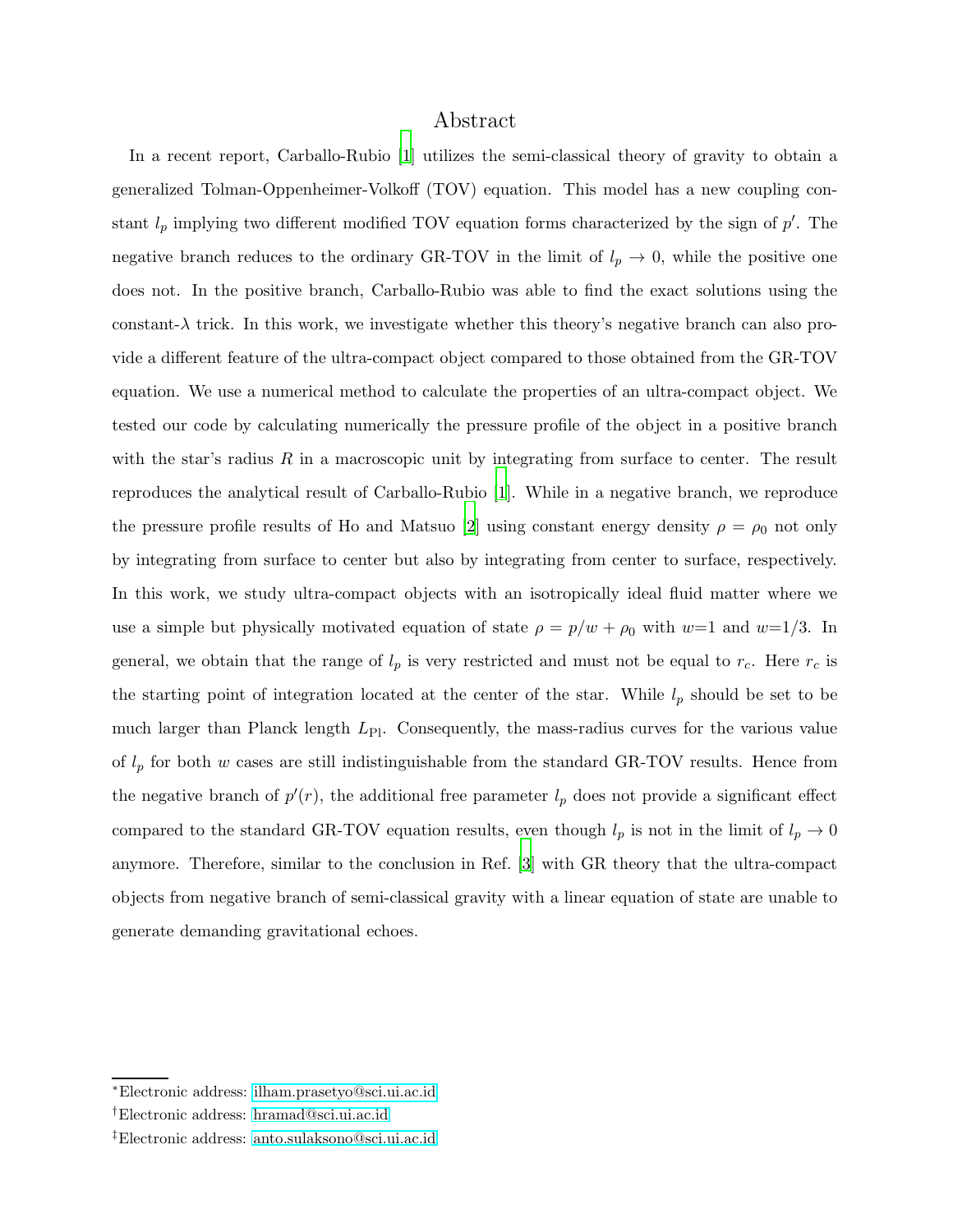# I. INTRODUCTION

The recent excitement over gravitational wave astronomy by LIGO and Virgo [\[4\]](#page-20-3) gave rise to many discussions over what kind of massive bodies produce the waves. From the astronomical point of view, the curiosity of synthesizing heavy metals such as silver and platinum from a collision of two neutron stars also triggered excitement. From the theoretical point of view, many attempts have been made to justify the existence of horizonless ultracompact objects other than known compact objects such as neutron stars or white dwarfs when interacting with other massive bodies by probing its behavior through its waves. There are many proposals given, including gravastars [\[5,](#page-20-4) [6\]](#page-20-5) where inside the surface of the star lies another de-Sitter space connected to the usual Schwarzschild space-time by a thin shell of ultrarelativistic matter. Interestingly recently, Carballo-Rubio [\[1\]](#page-20-0) has claimed to predict exotic stars that have many similar features with gravastar using semiclassical gravity theory.

The semiclassical theory of gravity is probably one of the earliest attempts by physicists to reconcile quantum field theory and gravity. It began with the remarkable result on black hole entropy and temperature and the Unruh effect (see the famous classic monograph [\[7\]](#page-21-0) and for more recent one see [\[8](#page-21-1)]). In this theory, the concept of particle creation in general space-time is different from the usual one in Minkowski space-time. This ambiguity is mainly caused by the Bogolyubov transformation, which is similar to coordinate transformation. Although the problem seems unsolvable, it turns out that the energy-momentum tensor is indifferent to what "coordinate system" we chose. Even though there are infinities inside them, physicists had identified what kind of infinities leads to the physical quantum state, resulting in the socalled Hadamard state, i.e., a state whose two-point function has infinities whose form is the same as the one calculated in Minkowskian space-time. Another state exists, i.e., Boulware state, which had been extensively studied again since it describes a Schwarzschild black hole vacuum. Since the study of *n*-point functions are related to regularization of infinities from expectation value of energy-momentum tensor,  $\langle \hat{T}_{\mu\nu} \rangle$ , hence the main interest in the semiclassical theory of gravity is mainly around renormalization of the energy-momentum tensor which is related to the Einstein tensor by

$$
G_{\mu\nu}=8\pi G\langle \hat{T}_{\mu\nu}\rangle.
$$

The resulting renormalization should satisfy Wald's renormalization axioms (see page 89 of [\[9](#page-21-2)]). It has been known that the methods of renormalization only can apply for some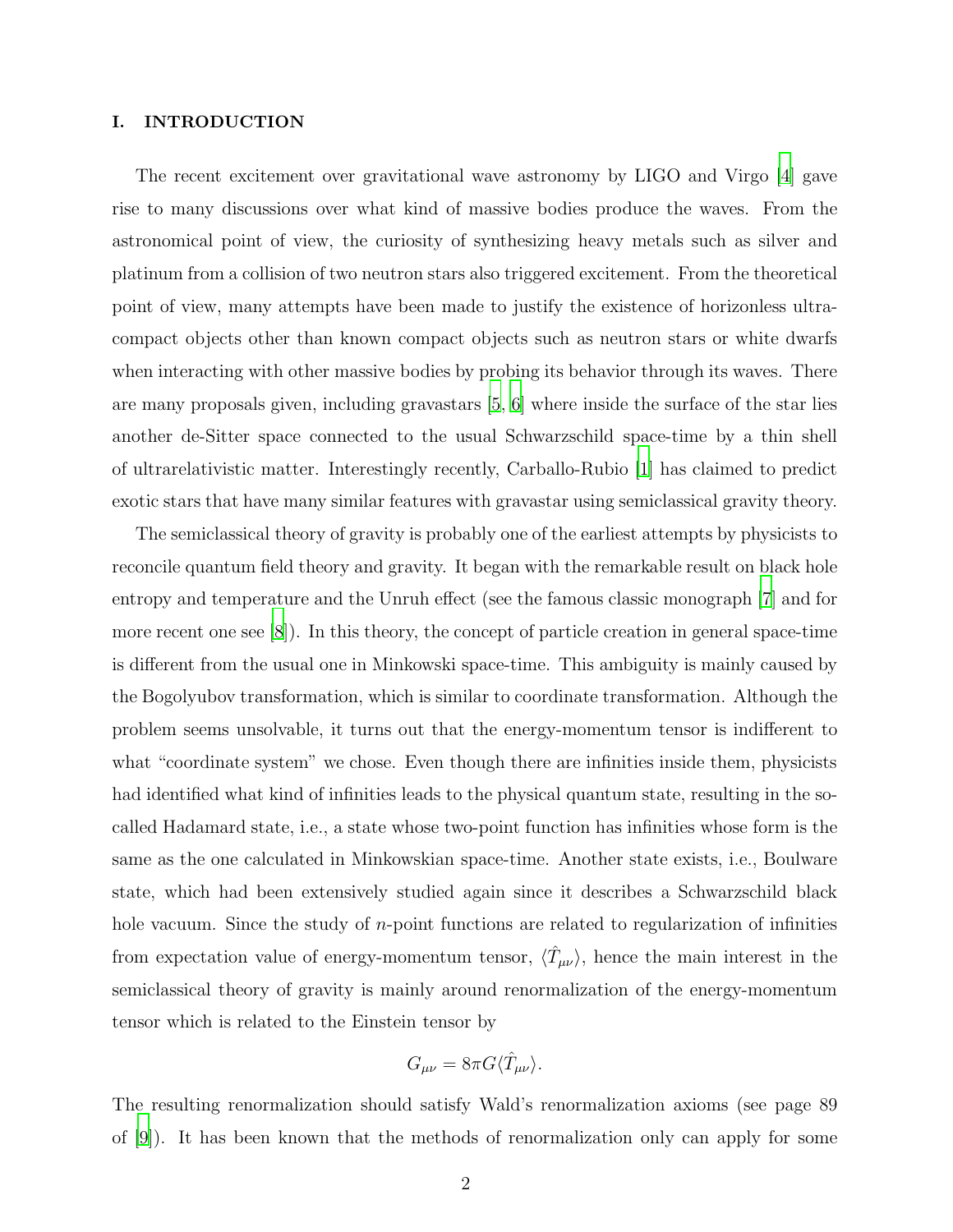specific cases [\[10](#page-21-3)], and in the case of conformal field theory, these methods give rise to the so-called trace anomaly [\[7\]](#page-21-0) which is a still unsolvable problem in semi-classical gravity theory. The value of the cosmological constant is restricted in a nontrivial way [\[11\]](#page-21-4); hence one cannot treat this constant as a free parameter in this theory.

Here we provide a short discussion related to Boulware and Unruh vacuums. The definition of Boulware vacuum is a quantum state of the exterior of any massive body but singular at the horizon. In contrast, the Unruh vacuum is the quantum state of gravitational collapse, and it features Hawking radiation at large distances [\[12,](#page-21-5) [13](#page-21-6)]. In general, these two vacuums are inequivalent even though they could be interlinked classically by coordinate transformation. Please see Ref. [\[14\]](#page-21-7) for a detailed discussion about how to relate both quantum vacuums. The authors of Ref. [\[15\]](#page-21-8) investigated the dynamical evolution of a collapsed star within semiclassical gravity. They found that in some cases, the trapping horizon is prevented from forming in a semiclassical approach, and the new collapsed objects could exist. These objects make the confrontation with information paradox and run-away endpoint problem unnecessary. They also found that both quantum vacuums can describe the same exterior compact object locally as long as the horizon is unformed. If the horizon is formed, then the Boulware vacuum could no longer be used, and one should use Unruh vacuum to describe the object. Please see detail technical discussions of this matter in Ref. [\[15](#page-21-8)]. A recent study by Ho and Matsuo [\[2\]](#page-20-1) has shown that if the compact objects have no singularity nor horizons implies that arbitrary heavy objects can have a physical state in the Boulware vacuum as long as it has stationary state. Furthermore, Ho and Matsuo in other paper [\[16\]](#page-21-9) have shown that it is physically sensible to consider the Boulware vacuum for any macroscopic radius of a compact object from nonperturbative analysis of the semiclassical Einstein equation. These results [\[2,](#page-20-1) [16](#page-21-9)] are contrary to the common belief that Boulware vacuum becomes unphysical if the radius is smaller than the Schwarzchild radius since the energy-momentum tensor is divergent at the Schwarzchild radius. In this work, we study the compact object without horizon, and the radius is larger than the Schwarzchild radius. Therefore, using a Boulware vacuum is relatively safe.

Meanwhile, on gravitational wave astronomy, there are some indications that all black holes cannot be observed except by their intense gravity effects. Therefore, there exists the possibility of the existence of the so-called black hole mimickers. These are compact horizonless astronomical objects, usually assumed to have spherical symmetry, whose mass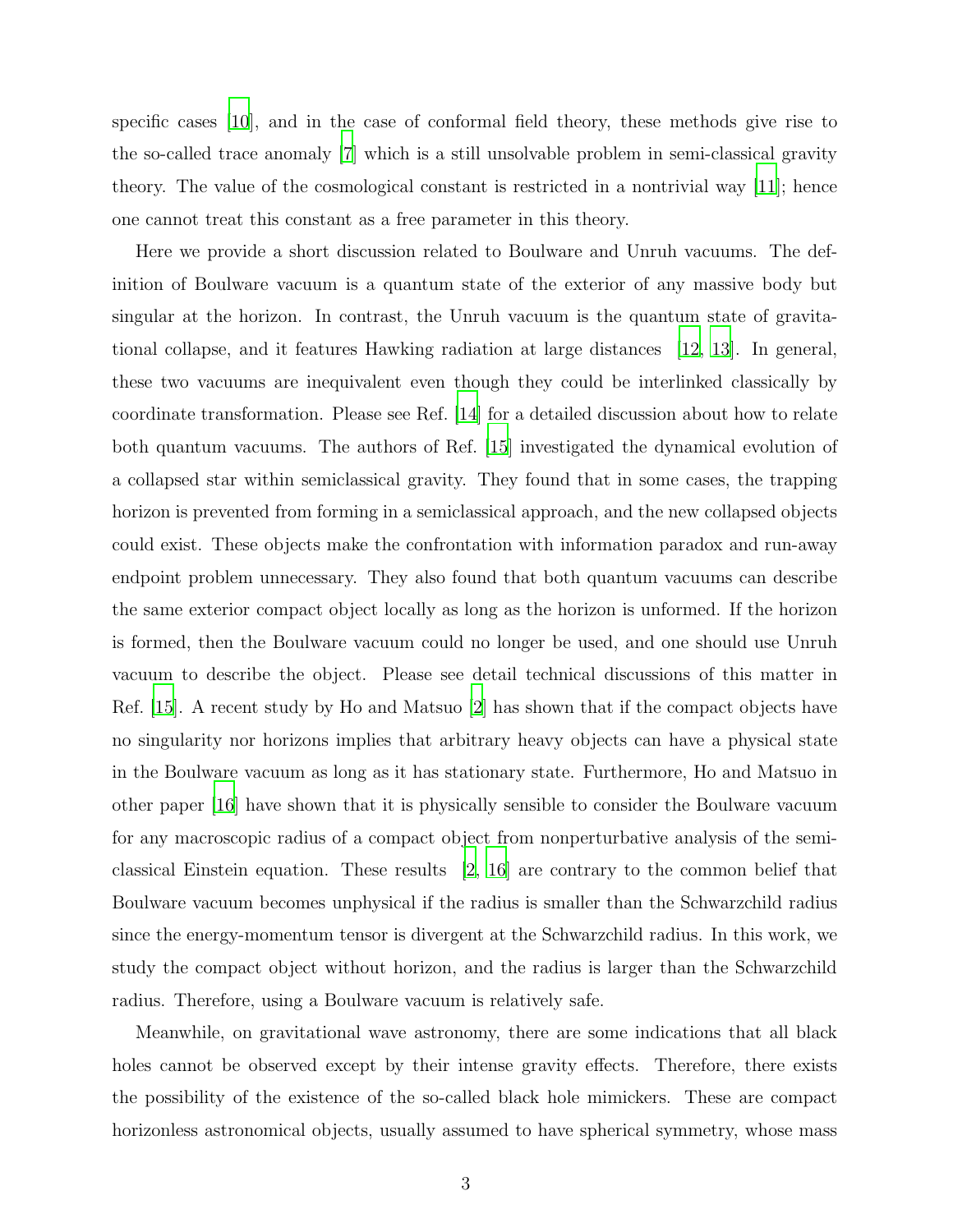is enormous, yet their size is relatively small. As an illustration, a neutron star's mass M had been observed to be around  $1.4 - 2$  solar mass, and its radius R is roughly within the range of 10 to 20 km. These compact objects are mainly featured by their compactness  $C = GM/R$ , a dimensionless quantity due to Newton's constant G. Those objects can be categorized as follows [\[17\]](#page-21-10):

- 1. compact objects, if  $2C > 1/3$ ,
- 2. ultra-compact objects, if  $2C > 2/3$ ,
- 3. objects violating Buchdhal limit, if  $2C > 8/9$ ,
- 4. clean-photon sphere objects, if  $2C > 1/(1 + 0.019)$ , and
- 5. near-horizon quantum structures, if  $2C > 1/(1 + 10^{-40})$ .

A black hole's compactness is  $2C = 1$ , so these exotic compact objects should have compactness less than the black hole's  $(2C < 1)$ . Suppose that any two massive objects had collided and formed another massive object in the so-called ring-down phase, this final object, in general, can be anything, including a black hole. Due to the gravitational field's intensity, these final objects will most likely be a black hole, but if it is not, it will be at least an ultra-compact object. By many analyses on a geodesic of light rays propagating near the object, perturbating its exterior gravitational field, people knew that the effective potential  $V_{eff}$  from its gravity would affect its ring-down gravitational wave pulse [\[3](#page-20-2)]. After two massive objects are combined into either a black hole or an ultra-compact object, its gravitational wave pulse will stop or produce echoes as the final object forms. This echo is the leaking of those gravitational waves that are trapped by the effective potential barrier located at radius  $r = 3GM$  ( $V'_{eff}(3GM) = 0$  and  $V''_{eff}(3GM) < 0$ ), which is the location of the so-called photon sphere. To have the photon sphere, then the object's radius should satisfy  $R < 3GM$ , which implies compactness  $2C > 2/3$ . It is worthy to note that the photon sphere's existence is due to the geodesic of light rays propagating near the massive object, but its existence does not imply gravitational wave echo, which came from the so-called TTtensor part of metric perturbation. The potential wall location at  $r = 3GM$  is in coincidence with the photon sphere and is a byproduct of the spherical symmetry assumption, which is generally not true for rotating objects that obey axial symmetry. In the rest of this paper,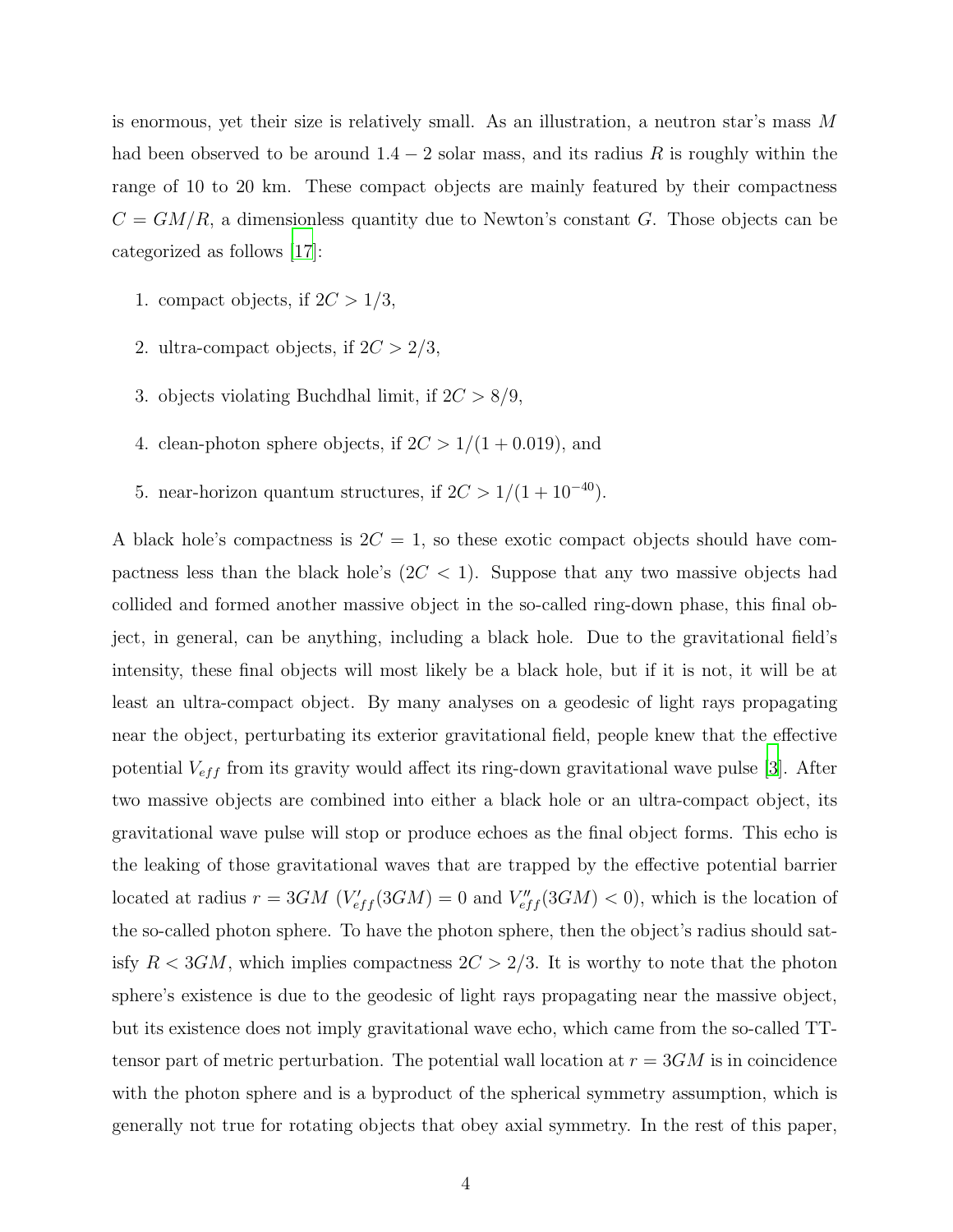we shall only assume spherical symmetry. The gravitational wave echo frequency  $f_{echo}$  is in one-to-one correspondence on the object's compactness  $C$  by [\[17\]](#page-21-10)

<span id="page-5-0"></span>
$$
\tau_{echo}^{(approx)} \sim 4M|\log \epsilon|,\tag{1}
$$

with  $\epsilon = 1/2C - 1$  and  $f_{echo} = \pi/\tau_{echo}$ . This echo time delay can also be estimated by a calculation of its metric component  $g_{tt}$  and  $g_{rr}$  both inside and outside the star [\[18\]](#page-21-11)

<span id="page-5-1"></span>
$$
\tau_{echo}^{(num)} = \int_0^{3GM} \sqrt{-\frac{g_{rr}}{g_{tt}}} dr.
$$
\n(2)

The integration means that the trapped waves propagated from  $r = 3GM$  to  $r = 0$  and back to  $r = 3GM$  by assuming that the gravitational wave penetrates the ultra-compact object. (In fact, Eq. [\(1\)](#page-5-0) came from Eq. [\(2\)](#page-5-1) but integrated from  $r = R$  to  $r = 3GM$ .) It had been calculated that the binary neutron stars merger GW170817 produced an approximation to a "tentative" echo frequency  $f_{echo} \simeq 72$  Hz from a 2.6-2.7 solar mass "black hole" remnant with dimensionless spin  $0.84 - 0.87$  [\[19](#page-21-12)]. This observation had been predicted to be compatible with a toy model of an incompressible star with mass  $2 - 3$  solar mass [\[20\]](#page-21-13). There are varieties of the proposed compact objects (see the compilation of the properties of those objects and the corresponding discussions in Ref. [\[17](#page-21-10)]). These proposed ultra-compact object studies are motivated by the hope that at least the echo from one of those objects will eventually be detected in the near future.

Recently, Carballo-Rubio [\[1](#page-20-0)] proposed a modified TOV equation generated by semiclassical gravity theory. Solutions obeying boundary conditions are found. They arise from the pressure equation  $p'$  with a positive sign and are identified with a nontrivial combination of the black stars and gravastars. This calculation is done by defining a suitably new constant  $\lambda > 1$  that relates all pressure p, mass m, and energy density  $\rho$ , hence the EoS are unique. The form of pressure equation  $p'$  with the negative sign has also been analyzed by Ho and Matsuo [\[2\]](#page-20-1) to show, using constant energy density, that the Buchdahl limit can be violated without making the pressure goes to infinity.

In this work, we investigate the form of pressure equation  $p'$  with negative sign much further. This paper is organized as follows. In section [II,](#page-6-0) we briefly revisit the models (Refs. [\[1](#page-20-0)] and [\[2](#page-20-1)]). We discuss the numerical scheme in Appendix (page [22\)](#page-22-0), which is crucial to justify our results in the following section [III.](#page-8-0) In section [III](#page-8-0) part A, we discuss the model in more detail with non-negative pressure and energy density assumption, and we use a simple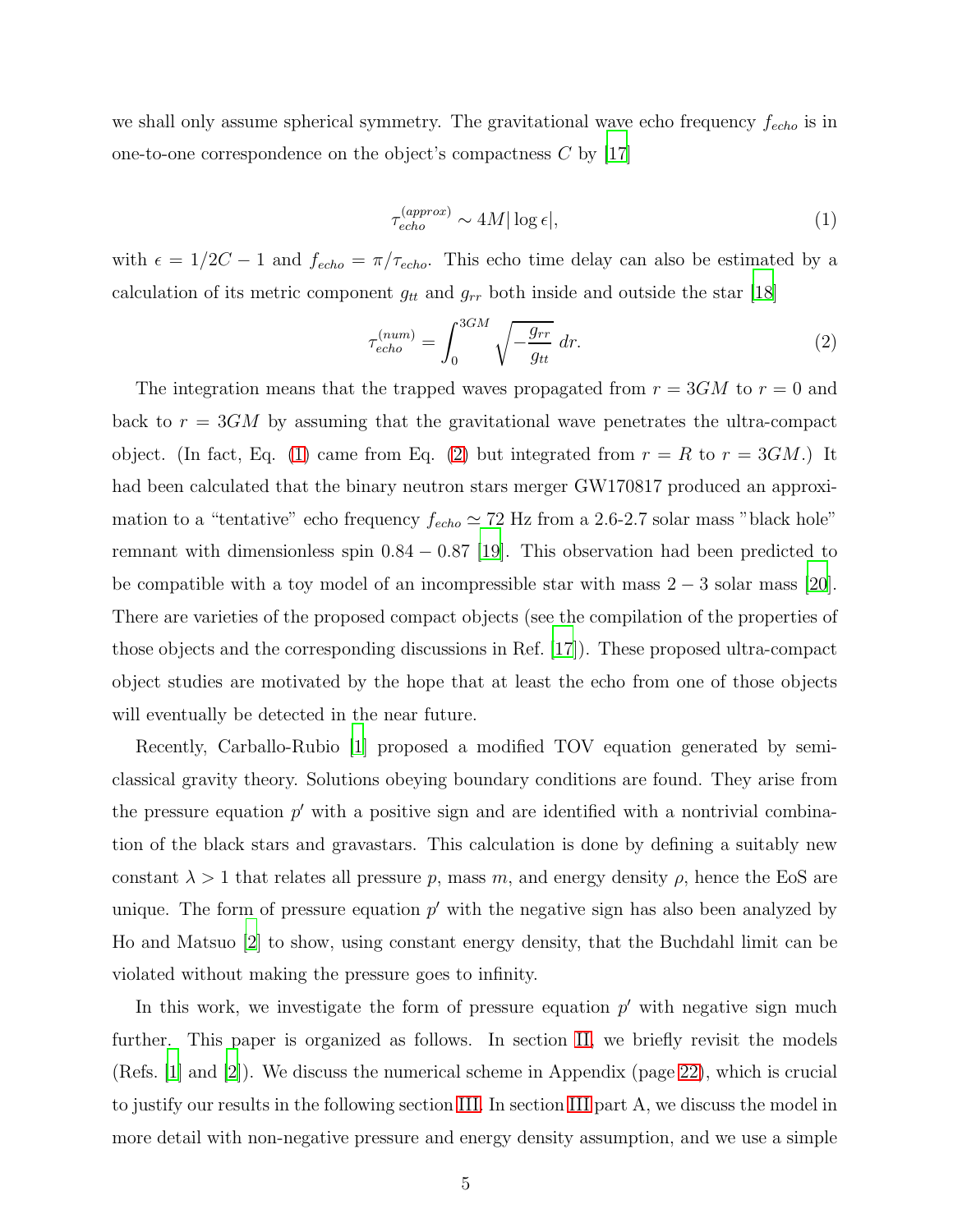linear EoS. We look at the effect from the semi-classical terms compared to the usual TOV equation. In section [III](#page-8-0) part B, we discuss the numerical results. Finally, we summarize our work in Section [IV.](#page-18-0)

### <span id="page-6-0"></span>II. COMPACT STARS IN THE THEORY OF SEMI-CLASSICAL GRAVITY

In ref. [\[1](#page-20-0)] a new type of TOV equations can obtained by using the renormalized energymomentum tensor and solving the modified Einstein field equation (EFE)

<span id="page-6-1"></span>
$$
G_{\mu\nu} = \frac{8\pi G}{c^4} T_{\mu\nu} + 96\pi^2 l_p^2 \langle \hat{T}_{\mu\nu} \rangle,\tag{3}
$$

where  $l_p$  is the so-called *renormalized Planck length*. This quantity is related to the usual Planck length  $L_{\text{Pl}} = \sqrt{\hbar G/c^3}$  by

$$
l_p = \sqrt{\frac{N}{12\pi}} L_{\text{Pl}},
$$

where  $N \gg 1$  is the number of particle fields. From now on, we shall use the natural units  $(c = 1)$ . The renormalized stress-energy tensor (RSET) describes the quantum vacuum polarization of  $N \gg 1$  matter fields. We shall symbolize the usual Planck length as  $L_{\text{Pl}}$  so that there is no ambiguity with the normalized one  $l_p$ , which will be treated as an adjustable coupling constant.

Similar to the derivation of the usual TOV equation, the space-time metric  $g_{\mu\nu}$  is the static spherically symmetric metric

$$
ds^2 = ds_{(2)}^2 + r^2(d\theta^2 + \sin^2\theta d\varphi^2),
$$
\n(4)

$$
ds_{(2)}^2 = -e^{\nu(r)}dt^2 + \frac{dr^2}{1 - 2Gm(r)/r},\tag{5}
$$

which has a time symmetry denoted mathematically by a timelike Killing vector  $\xi = \partial_t$ , and the energy-momentum tensor can be expressed by the usual perfect fluid

$$
T^{\mu\nu} = (\rho + p)u^{\mu}u^{\nu} + pg^{\mu\nu}, \tag{6}
$$

where  $u^{\mu}$  is the 4-velocity of the fluid, which is timelike and normalized  $(u^{\mu}u_{\mu} = -1)$ , and  $g^{\mu\nu}$  is the inverse of the metric. The RSET is given by the so-called s-wave Polyakov approximation (see Ref. [\[21\]](#page-21-14) page 216)

$$
\langle \hat{T}_{\mu\nu} \rangle = \frac{\delta^a_\mu \delta^b_\nu}{4\pi r^2} \langle \hat{T}^{(2)}_{ab} \rangle,\tag{7}
$$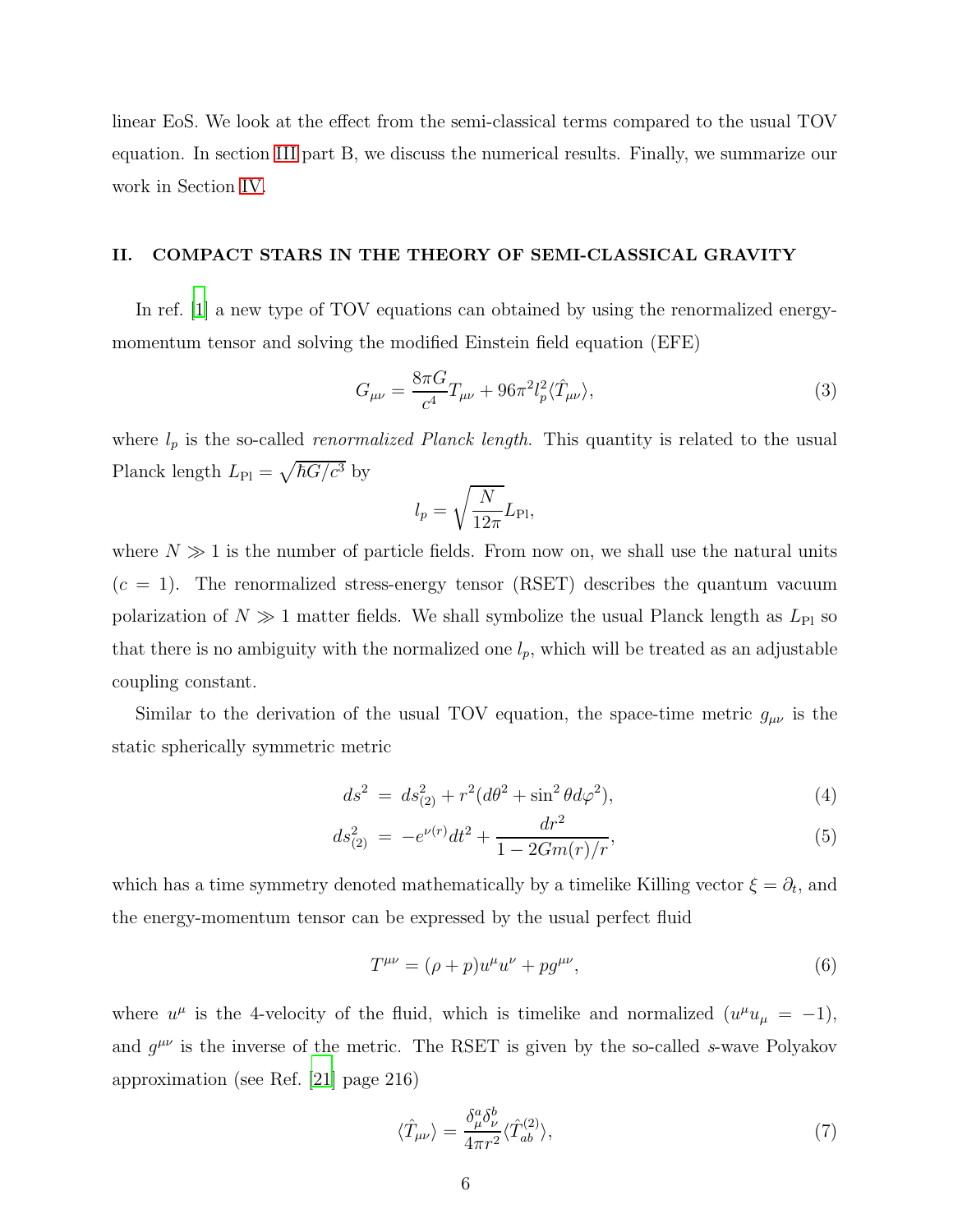where indices a and b denote 2-dimensional space-time coordinates  $ds_{(2)}^2$  where  $\langle \hat{T}_{ab}^{(2)} \rangle$  =  $\langle 0|\hat{T}_{ab}^{(2)}|0\rangle$  is evaluated. The Boulware state  $|0\rangle$  is associated with the Killing vector  $\xi$  from the metric, i.e.,  $\xi^{\mu} = \delta^{\mu}_{t}$  which implies  $\xi_{\mu} = -e^{\nu} \delta_{\mu t}$ . It is a usual practice to use null coordinate to obtain  $\langle \hat{T}_{ab}^{(2)} \rangle$  and then transform back to  $(t, r)$  coordinate. It was shown in [\[22\]](#page-21-15) that there is a shortcut equivalent to the usual practice, i.e.,

$$
\langle \hat{T}_{ab}^{(2)} \rangle = \frac{1}{48\pi} \left( R^{(2)} g_{ab} + A_{ab} - \frac{1}{2} g_{ab} A, \right) \tag{8}
$$

where  $R^{(2)}$  is the Ricci scalar from the 2-dimensional metric and  $A_{ab}$  is related to the Killing vector  $\xi$  (in this case  $|\xi| = e^{\nu/2}$ ) by

$$
A_{ab} = \frac{4}{|\xi|} \nabla_a \nabla_b |\xi|.
$$
\n(9)

From Wald's axioms [\[9](#page-21-2)], the contracted Bianchi identity  $\nabla_{\mu}\langle \hat{T}^{\mu\nu}\rangle = 0$  should be satisfied. This can be checked by substituting the components of the RSET the identity.

Then from the contracted Bianchi identity  $\nabla_{\mu}T^{\mu\nu} = 0$  and the above modified EFE [\(3\)](#page-6-1) we obtain three equations of motion

<span id="page-7-0"></span>
$$
-p' - \frac{(p+\rho)}{2}\nu' = 0,\t\t(10)
$$

$$
\frac{\nu'}{r} - \frac{2Gm}{r^3(1 - 2Gm/r)} = \frac{8\pi Gp}{1 - 2Gm/r} - \frac{l_P^2}{4} \left(\frac{\nu'}{r}\right)^2,\tag{11}
$$

$$
\frac{2Gm'}{r^2} = 8\pi G\rho + \frac{l_P^2}{r^2} \left[ \left( 1 - \frac{2Gm}{r} \right) \left( \nu'' + (\nu')^2 \right) - \left( \frac{Gm'}{r} - \frac{Gm}{r^2} \right) \nu' - \frac{3}{4} \left( 1 - \frac{2Gm}{r} \right) (\nu')^2 \right].
$$
 (12)

Here the prime denotes differentiation with respect to r.

There are two roots of the metric solution  $\nu'$  from Eq. [\(11\)](#page-7-0):

<span id="page-7-1"></span>
$$
\nu' = -\frac{2r}{l_P^2} \left( 1 \pm \sqrt{1 + \frac{l_P^2}{r^2} \frac{2Gm}{r} \frac{(1 + 4\pi r^3 p/m)}{(1 - 2Gm/r)}} \right). \tag{13}
$$

It leads to two different expressions for both of  $p'$  and  $m'$ . The negative and positive signs on the right-hand side will be named as <u>negative</u> and (positive) branches. In the limit of  $l_p \to 0$ , the negative branch approaches the standard GR-TOV equation while the positive branch does not. In the next section, we focus on this negative branch. Regarding the validity of our numerical calculation, we provide the detailed discussions in Appendix in page [22.](#page-22-0)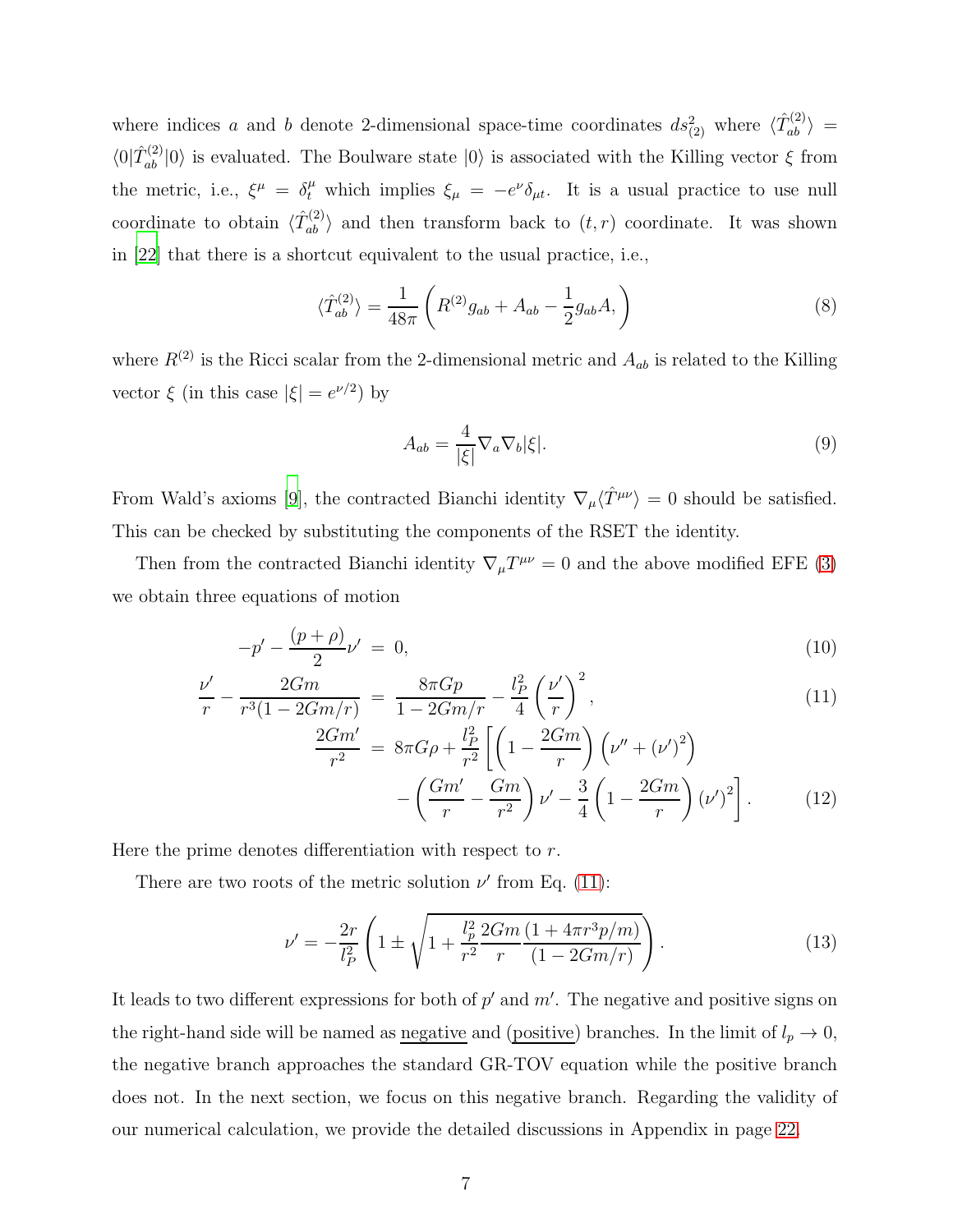#### <span id="page-8-0"></span>III. RESULTS AND DISCUSSION

#### A. Modified TOV Equations from Semi-classical Gravity

Here we investigate the model in Ref. [\[1\]](#page-20-0) with phenomenological point of view, i.e, we only consider non-negative p. Since in general  $(l_p/r)^2 X$  is not constant, where

$$
X = \frac{2Gm}{r} \frac{(1 + 4\pi r^3 p/m)}{(1 - 2Gm/r)},
$$
\n(14)

there was a hope for a more general EoS than  $(A.18)$ , that is by relaxing the requirement  $\lambda$  = constant so that  $\lambda$  is a function of r. By inspecting equation

$$
p' = \frac{(p+\rho)r}{l_P^2} \left( 1 + k\sqrt{1 + \frac{l_p^2}{r^2} X} \right)
$$
 (15)

where  $k = \pm 1$ , we discuss it in three cases: (1)  $\frac{l_p^2}{r^2}X < 1$ , (2)  $\frac{l_p^2}{r^2}X > 1$  and (3)  $\frac{l_p^2}{r^2}X = 1$ . Clearly  $X > 0$ , since  $X \le 0$  must be from  $2Gm/r \ge 1$ . From case (1), by binomial expansion with respect to  $\frac{l_p^2}{r^2}X$  to only a leading order, we obtain

$$
p' = \begin{cases} \frac{\rho + p}{2} \left( \frac{4r}{l_p^2 X} + \frac{X}{r} \right), & k = +1, \\ -\frac{\rho + p}{2} \frac{X}{r}, & k = -1. \end{cases}
$$
 (16)

Since for any reasonable perfect fluid demand positive pressure and surface of the star demand zero pressure, we need  $p' < 0$ , which is not satisfied by p' from  $k = +1$  while  $k = -1$  is just standard TOV equation. From case (2), again by binomial expansion with respect to  $r^2/(l_p^2X)$ , this leads us to

$$
p' = k \frac{(\rho + p)\sqrt{X}}{l_p}.\tag{17}
$$

This expression eliminates  $k = +1$ . From the case (3), this leads us to

$$
p' = \frac{(p+\rho)r}{l_P^2} \left(1 + k\sqrt{2}\right),\tag{18}
$$

which again imply that we should choose  $k = -1$ . Hence from now we shall only investigate  $p'$  generated from  $k = -1$  so that both  $p_c > 0$  and  $p(R) = 0$  are satisfied.

Notice that Eq. [\(12\)](#page-7-0) has  $m'$  on both sides, the full expression of  $m'$  is rather lengthy. Since we choose  $k = -1$ , we use

<span id="page-8-1"></span>
$$
p' = \frac{(p+\rho)r}{l_P^2} \left( 1 - \sqrt{1 + \frac{l_P^2}{r^2} X} \right),\tag{19}
$$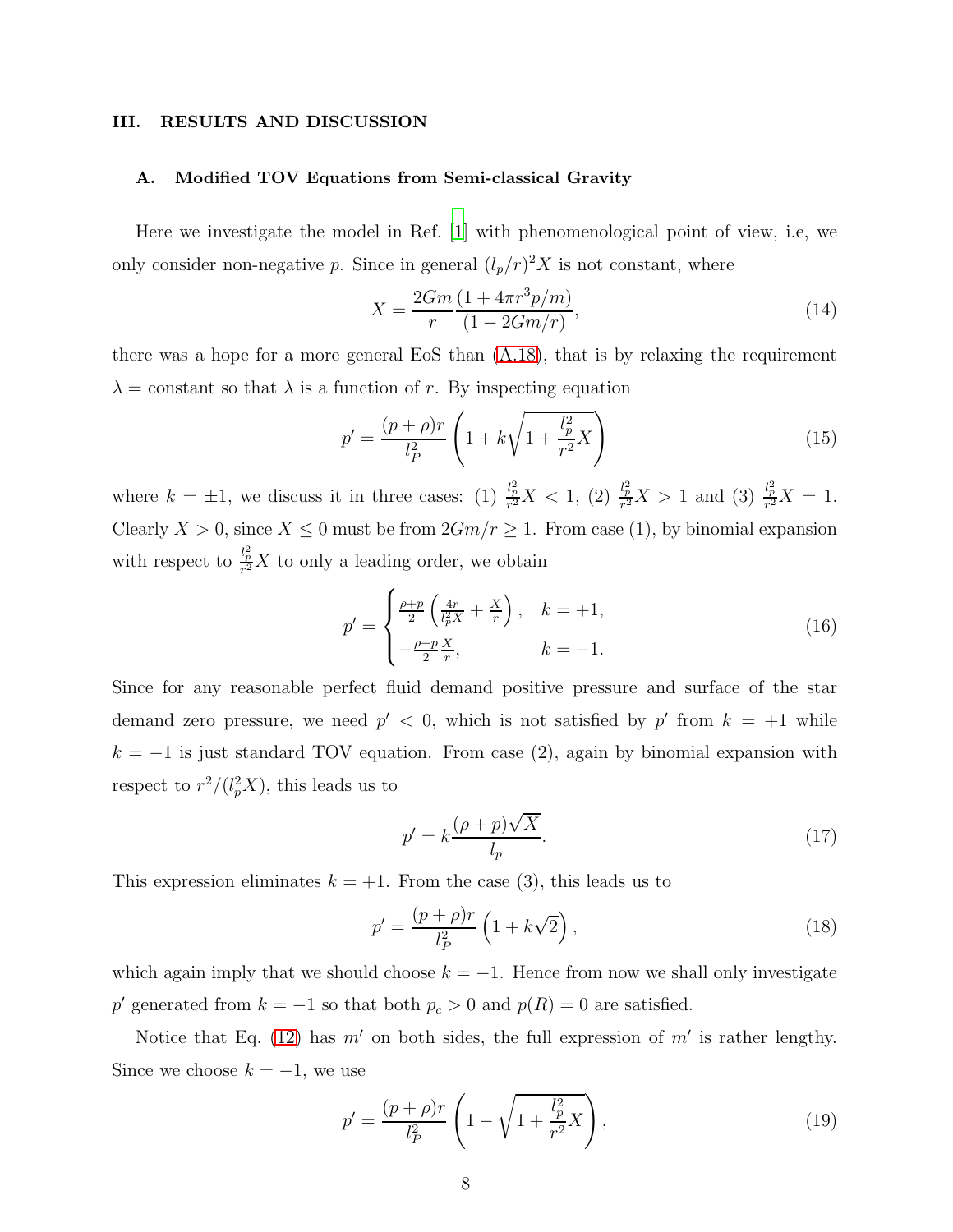then we have

<span id="page-9-0"></span>
$$
m' = 4\pi \rho r^2 \left( \frac{1 + \sum_{i=1}^7 A_i}{1 + \sum_{i=1}^4 B_i} \right),
$$
\n(20)

where the nominator consists of

$$
A_1 = \frac{3l_p^2 p}{\rho r^2 \sqrt{1 + \frac{l_p^2}{r^2} X}},\tag{21}
$$

$$
A_2 = -\frac{3l_p^2m(1 + 4\pi r^3p/m)}{4\pi\rho r^5\sqrt{1 + \frac{l_p^2}{r^2}X}},\tag{22}
$$

$$
A_3 = -\frac{Gl_p^2m^2(1+4\pi r^3p/m)}{2\pi \rho r^6(1-2Gm/r)\sqrt{1+\frac{l_p^2}{r^2}X}},\tag{23}
$$

$$
A_4 = -\frac{m\left(1 - \sqrt{1 + \frac{l_p^2}{r^2}X}\right)}{4\pi\rho r^3},\tag{24}
$$

$$
A_5 = -\frac{(1 - 2Gm/r)\left(1 - \sqrt{1 + \frac{l_p^2}{r^2}X}\right)}{4\pi G\rho r^2},\tag{25}
$$

$$
A_6 = \frac{(1 - 2Gm/r)\left(1 - \sqrt{1 + \frac{l_p^2}{r^2}X}\right)^2}{8\pi G\rho l_p^2},\tag{26}
$$

$$
A_7 = \frac{l_p^2}{\rho r \sqrt{1 + \frac{l_p^2}{r^2} X}} p',\tag{27}
$$

and the denominator consists of

<span id="page-9-1"></span>
$$
B_1 = \frac{4\pi l_p^2 pr}{m\sqrt{1 + \frac{l_p^2}{r^2}X}},\tag{28}
$$

$$
B_2 = -\frac{l_p^2 \left(1 + 4\pi r^3 p/m\right)}{r^2 \sqrt{1 + \frac{l_p^2}{r^2} X}},\tag{29}
$$

$$
B_3 = -\frac{2Gl_p^2m\left(1 + 4\pi r^3p/m\right)}{r^3\left(1 - 2Gm/r\right)\sqrt{1 + \frac{l_p^2}{r^2}X}},\tag{30}
$$

$$
B_4 = -\left(1 - \sqrt{1 + \frac{l_p^2}{r^2}X}\right).
$$
\n(31)

Since  $m'$  is complicated, we need to be careful of fixing the constants and the initial data of pressure.

Before solving those equations numerically, let us investigate both  $p'$  and  $m'$  at limit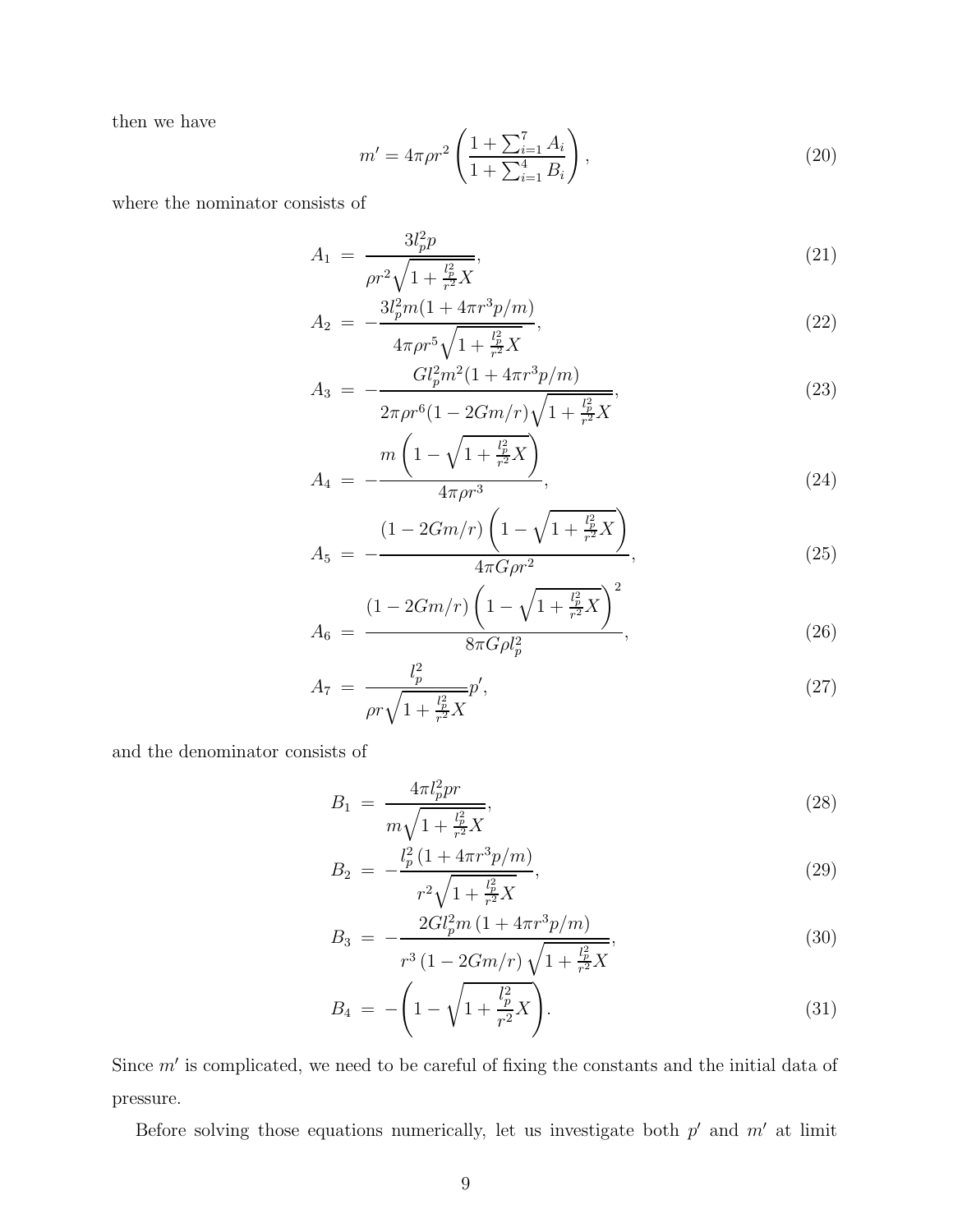$l_p \to 0$ . Expanding p' with respect to  $l_p$ , we have

<span id="page-10-1"></span>
$$
p' = -\frac{G\left(m + 4\pi r^3 p\right)\left(\rho + p\right)}{r(r - 2Gm)} + \frac{G^2 l_p^2 \left(m + 4\pi r^3 p\right)^2 \left(\rho + p\right)}{2r^3 (r - 2Gm)^2} + \mathcal{O}(l_p^3). \tag{32}
$$

Let us expand these  $A_i$  and  $B_i$  w.r.t.  $l_p\!\!:$ 

$$
A_1 = \frac{l_p^2}{r^2} \frac{3p}{\rho} + \mathcal{O}(l_p^3) > 0,
$$
\n(33)

$$
A_2 = -\frac{l_p^2}{r^2} \frac{3m\left(1 + 4\pi r^3 p/m\right)}{4\pi r^3 \rho} + \mathcal{O}(l_p^3) < 0,\tag{34}
$$

$$
A_3 = -\frac{l_p^2}{r^2} \frac{Gm^2 (1 + 4\pi r^3 p/m)}{2\pi r^4 \rho (1 - 2Gm/r)} + \mathcal{O}(l_p^3) < 0,\tag{35}
$$

$$
A_4 = \frac{l_p^2 Gm^2 (1 + 4\pi r^3 p/m)}{r^2 4\pi r^4 \rho (1 - 2Gm/r)} + \mathcal{O}(l_p^3) > 0,
$$
\n(36)

$$
A_5 = \frac{l_p^2}{r^2} \frac{m\left(1 + 4\pi r^3 p/m\right)}{4\pi r^3 \rho} + \mathcal{O}(l_p^3) > 0,\tag{37}
$$

$$
A_6 = \frac{l_p^2}{r^2} \frac{Gm^2 \left(1 + 4\pi r^3 p/m\right)^2}{8\pi r^4 \rho (1 - 2Gm/r)} + \mathcal{O}(l_p^3) > 0,
$$
\n(38)

$$
A_7 = -\frac{l_p^2}{r^2} \frac{Gm(1+p/\rho)(1+4\pi r^3 p/m)}{r(1-2Gm/r)} + \mathcal{O}(l_p^3) < 0,\tag{39}
$$

and

$$
B_1 = \frac{l_p^2}{r^2} \frac{4\pi r^3 p}{m} + \mathcal{O}(l_p^3) > 0,
$$
\n(40)

$$
B_2 = -\frac{l_p^2}{r^2} \left( 1 + \frac{4\pi r^3 p}{m} \right) + \mathcal{O}(l_p^3) < 0,\tag{41}
$$

$$
B_3 = -\frac{l_p^2}{r^2} \frac{2Gm\left(1 + 4\pi r^3 p/m\right)}{r(1 - 2Gm/r)} + \mathcal{O}(l_p^3) < 0,\tag{42}
$$

$$
B_4 = \frac{l_p^2}{r^2} \frac{Gm \left(1 + 4\pi r^3 p/m\right)}{r \left(1 - 2Gm/r\right)} + \mathcal{O}(l_p^3) > 0,\tag{43}
$$

Since we know that  $(Gm/r)$ ,  $(r^3p/m)$ ,  $(r^3\rho/m)$  and  $(p/\rho)$  are dimensionless, notice that no singularity occur on each  $A_i$  and  $B_i$  as  $r = r_c \sim 0$ . Summing them up,

<span id="page-10-0"></span>
$$
\sum_{i=1}^{7} A_i = \frac{l_p^2}{r^2} \left[ \frac{3p}{\rho} - 2 \frac{m \left( 1 + 4\pi r^3 p/m \right)}{4\pi r^3 \rho} - \frac{Gm^2 \left( 1 + 4\pi r^3 p/m \right)}{4\pi r^4 \rho (1 - 2Gm/r)} + \frac{Gm^2 \left( 1 + 4\pi r^3 p/m \right)^2}{8\pi r^4 \rho (1 - 2Gm/r)} - \frac{Gm \left( 1 + p/\rho \right) \left( 1 + 4\pi r^3 p/m \right)}{r \left( 1 - 2Gm/r \right)} \right] + \mathcal{O}(l_p^3), \tag{44}
$$

$$
\sum_{i=1}^{4} B_i = \frac{l_p^2}{r^2} \left[ -1 - \frac{Gm \left( 1 + 4\pi r^3 p/m \right)}{r \left( 1 - 2Gm/r \right)} \right] + \mathcal{O}(l_p^3). \tag{45}
$$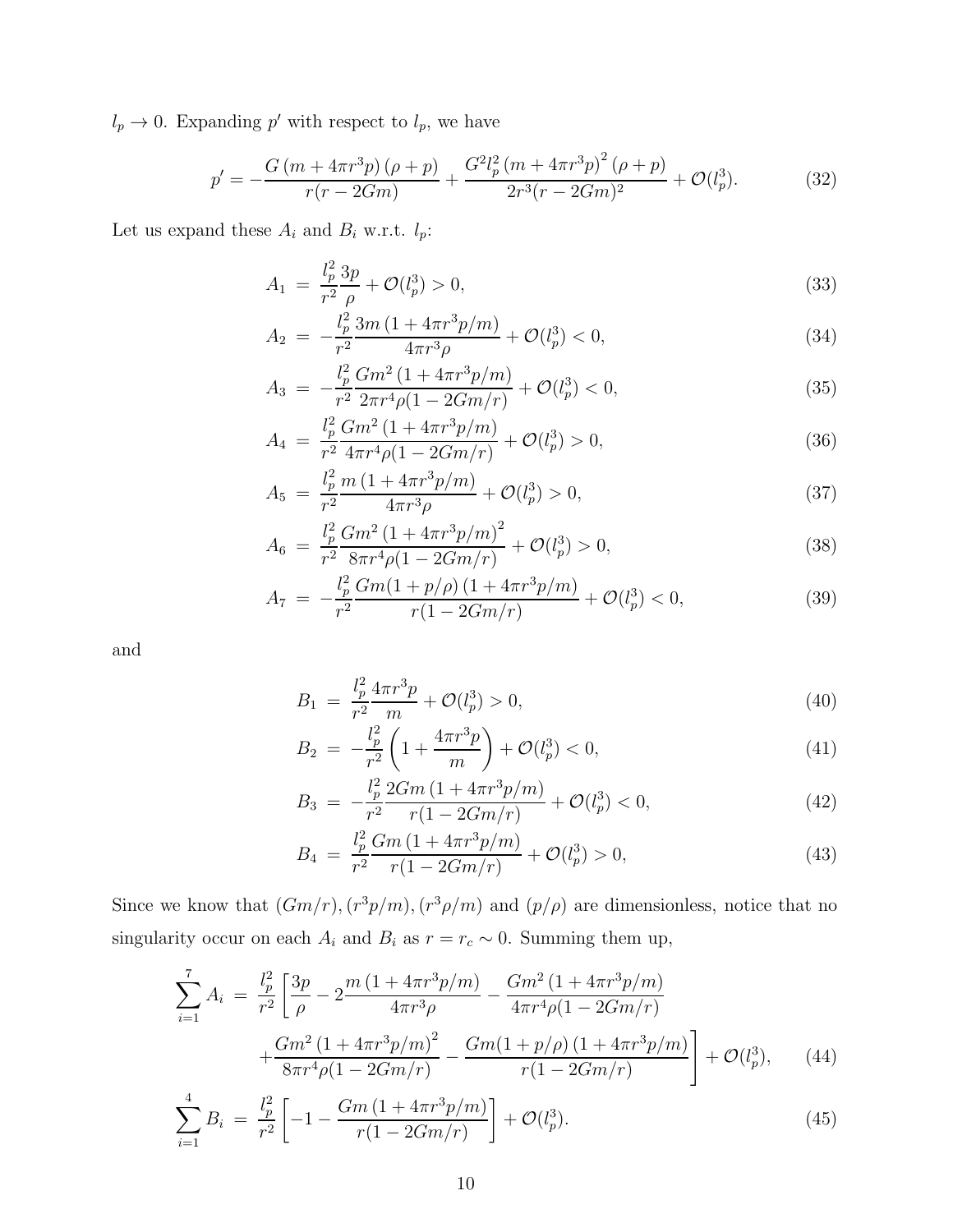The value of  $\rho_0$  plays a significant role. On the surface of the object,  $p = 0$ ,  $\rho = \rho_0$ ,  $r = R$ and  $m = M$ , so we have

$$
p'(R) = -\frac{GM\rho_0}{R^2(1 - 2GM/R)} + \frac{G^2 l_p^2 M^2 \rho_0}{2R^5(1 - 2GM/R)^2} + \mathcal{O}(l_p^3)
$$
(46)

and

$$
\sum_{i=1}^{7} A_i = \frac{l_p^2}{R^2} \left[ -2\frac{M}{4\pi R^3 \rho_0} - \frac{GM^2}{4\pi R^4 \rho_0 (1 - 2GM/R)} + \frac{GM^2}{8\pi R^4 \rho_0 (1 - 2GM/R)} - \frac{GM}{R(1 - 2GM/R)} \right] + \mathcal{O}(l_p^3),\tag{47}
$$

$$
\sum_{i=1}^{4} B_i = \frac{l_p^2}{R^2} \left[ -1 - \frac{GM}{R(1 - 2GM/R)} \right] + \mathcal{O}(l_p^3),\tag{48}
$$

hence  $m'(R)$  finite since  $\rho_0 \neq 0$ . It seems that if the value of  $\rho_0$  goes to zero, the changes of both  $R$  and  $M$  might be significant.

Now in the center  $r = r_c \sim 0$  we have

$$
\sum_{i=1}^{7} A_i = \frac{l_p^2}{r_c^2} \left[ \frac{3p_c}{\rho_c} - 2 \frac{(1 + 3p_c/\rho_c)}{3} - \frac{Gm_c^2 (1 + 3p_c/\rho_c)}{4\pi r_c^4 \rho_c (1 - 2Gm_c/r_c)} + \frac{Gm_c^2 (1 + 3p_c/\rho_c)^2}{8\pi r_c^4 \rho_c (1 - 2Gm_c/r_c)} - \frac{Gm_c (1 + p_c/\rho_c) (1 + 3p_c/\rho_c)}{r_c (1 - 2Gm_c/r_c)} \right] + \mathcal{O}(l_p^3)
$$
\n
$$
= \frac{l_p^2}{r^2} \left[ \frac{p_c}{\rho_c} - \frac{2}{3} \right] + \mathcal{O}(r_c^2),\tag{49}
$$

$$
= \frac{1}{r_c^2} \left[ \frac{1}{\rho_c} - \frac{1}{3} \right] + O(r_c^2),
$$
\n
$$
\sum_{i=1}^4 B_i = \frac{l_p^2}{r_c^2} \left[ -1 - \frac{Gm_c \left( 1 + 3p_c/\rho_c \right)}{r_c \left( 1 - 2Gm_c/r_c \right)} \right] + \mathcal{O}(l_p^3) = -\frac{l_p^2}{r_c^2} + \mathcal{O}(r_c^2),
$$
\n(50)

where we have substitute the mass in this limit  $m_c = (4/3)\pi \rho_c r_c^3$ . Then we have

<span id="page-11-0"></span>
$$
p'(r_c) \sim -\frac{4}{3}\pi G r_c (\rho_c + p_c)(\rho_c + 3p_c) + \frac{8}{9}\pi^2 G^2 l_p^2 r_c (\rho_c + p_c)(\rho_c + 3p_c)^2 \tag{51}
$$

and

<span id="page-11-2"></span>
$$
m'(r_c) \sim 4\pi r_c^2 \rho_c \left( \frac{1 + (l_p/r_c)^2 (3p_c/\rho_c - 2/3)}{1 - (l_p/r_c)^2} \right). \tag{52}
$$

These equations are valid only when r near  $r_c$  and clearly  $m'(r_c)$  is singular when  $r_c = l_p$ .

Suppose that we have at the center  $r_c = \alpha l_p$  where  $\alpha > 0$ . Then this means that  $\alpha \neq 1$ . Notice that Eq. [\(51\)](#page-11-0) can be rewritten as

<span id="page-11-1"></span>
$$
p'(r_c) \simeq -\frac{4}{3}\pi G\rho_c^2 \left(1 + \frac{p_c}{\rho_c}\right) \left(1 + 3\frac{p_c}{\rho_c}\right) \alpha l_p \left[1 - \frac{2}{3}\pi G\rho_c \left(1 + 3\frac{p_c}{\rho_c}\right) l_p^2\right].
$$
 (53)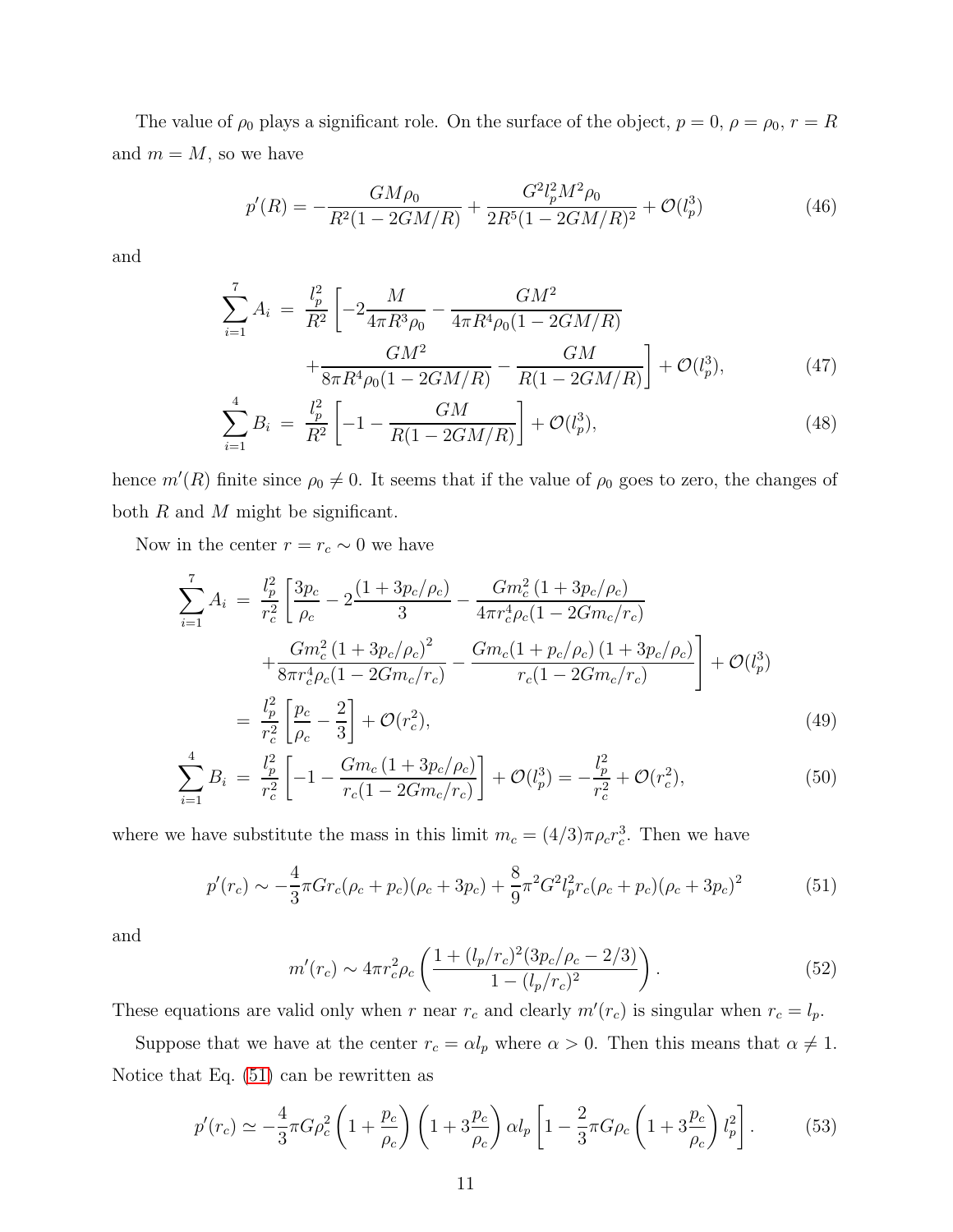The second term in the square bracket can be bigger than the first term if  $\alpha l_p^3$  is large enough than  $\alpha l_p$ . Hence, we conclude that  $\alpha l_p^3$  should be sufficiently small such that  $p'(r) < 0$ . Looking at Eq. [\(53\)](#page-11-1), then the higher-order terms should have the pattern  $\mathcal{O}\left(\alpha l_p^{2n+1}\right)$ , with n an integer. This means that we should hold  $l_p$  first then adjusting  $\alpha$  such that the second term in Eq. [\(53\)](#page-11-1) does not dominate the first one, i.e.,

<span id="page-12-0"></span>
$$
l_p < \sqrt{\frac{3}{2\pi G(\rho_c + 3p_c)}}, \text{ or equivalently, } N < \frac{18}{L_{\rm Pl}^2 G(\rho_c + 3p_c)}.\tag{54}
$$

Hence the upper bound of  $l_p$  depends on both  $p_c$  and the EoS, which should satisfy the strong energy condition.

By defining an arbitrary positive valued constant  $\alpha = r_c/l_p$ , Eq. [\(52\)](#page-11-2) becomes

$$
m'(r_c) \sim 4\pi r_c^2 \rho_c \left[ 1 - \frac{3p_c/\rho_c + 1/3}{1 - \alpha^2} \right].
$$
 (55)

Logically the mass should grow from center to the surface, so  $m'(r) > 0$   $(0 < r \le R)$ . Notice that if  $\alpha > 1$  then  $m'(r_c) > 0$  is trivially satisfied. On the other hand, if  $\alpha < 1$  then  $m'(r_c) > 0$  can happen if the second term inside the square bracket is less than unity. This implies

$$
3p_c < (2/3 - \alpha^2)\rho_c. \tag{56}
$$

If  $\alpha = \sqrt{2/3}$  then  $p_c < 0$ . This negative center pressure is contradicting with our previous assumption that  $p > 0$  and  $\rho > 0$  inside the star. If  $\alpha > \sqrt{2/3}$  then

$$
\rho_c < -\left(\frac{3p_c}{\alpha^2 - 2/3}\right) < 0. \tag{57}
$$

This expression is also a contradiction with our previous assumption. If  $\alpha < \sqrt{2/3}$  then

$$
\rho_c > \left(\frac{3p_c}{2/3 - \alpha^2}\right) > 4.5p_c,\tag{58}
$$

which imply speed of sound squared  $dp/d\rho = w < 2/9$ , lower than the upper bound from QCD and causality, where  $w \leq 1/3$  and  $w \leq 1$ , respectively [\[23\]](#page-22-1). According to Ref. [\[3\]](#page-20-2), the maximum compactness produced by a linear equation of state (EoS)  $\rho = p/w + \rho_0$  is

$$
\left(\frac{2GM}{R}\right)_{\text{max}} \sim \frac{8}{9\left(\frac{0.51w + 0.77}{w(w + 4.18)} + 1\right)},\tag{59}
$$

which is a monotonically increasing function of  $w$  as  $w$  grow but cannot go beyond the Buchdahl limit  $2GM/R = 8/9$ . So  $w < 2/9$  will produce less compact stars than  $w = 1/3$ . Also notice that this condition  $m'(r)$  applies only at  $r = r_c$ , so it may not be true for  $r > r_c$ .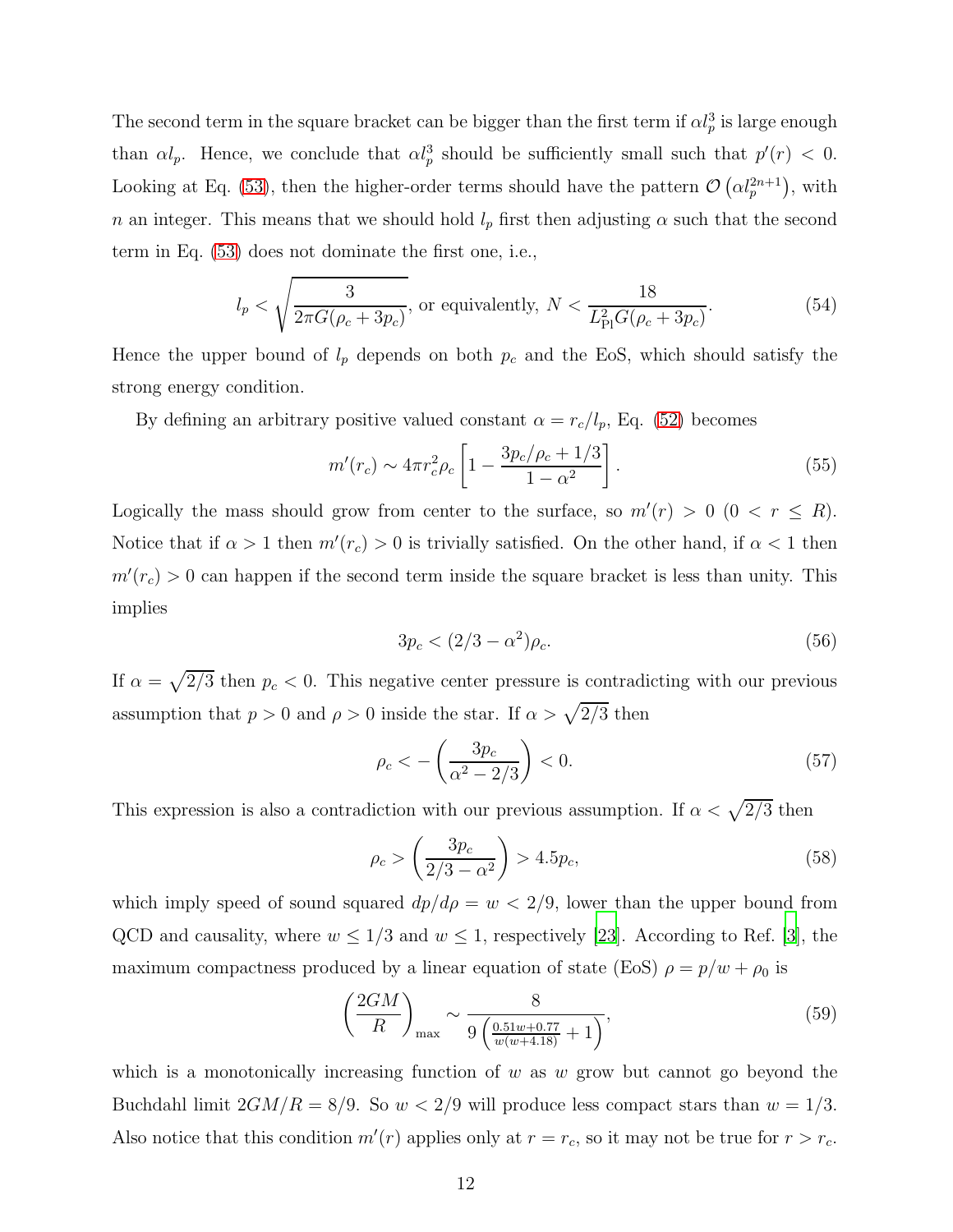The case of  $\alpha < 1$  may still be investigated with negative valued  $m_c$ , which is possible according to Ref [\[24\]](#page-22-2). From Eq. [\(45\)](#page-10-0) then we can see that singularity of  $m'(r)$  may not be there anymore for  $\alpha = 1$ . If we demand  $\sum_i B_i > 0$  then

<span id="page-13-1"></span>
$$
m_c < \frac{\rho_c r_c}{G \rho_c - 3G p_c} \equiv m_{c,max} \tag{60}
$$

and since  $m_c < 0$  we obtain another restriction for the EoS

$$
w > 1/3. \tag{61}
$$

Notice that  $m_{c,max}$  can be made close to zero so we can use limit  $m_c \to 0^-$ . Eq. [\(32\)](#page-10-1) in the limit of  $m_c \to 0^-$  becomes  $p'(r_c) < 0$  so p will decrease from  $p_c$ . In this limit, Eq. [\(44\)](#page-10-0) becomes

$$
\sum_{i} A_i \sim \alpha^{-2} \left[ \frac{p_c}{\rho_c} - \frac{2}{3} \right]. \tag{62}
$$

Since we demand  $\sum_i B_i > 0$  and  $m'(r) > 0$ , then

$$
w > 2/3. \tag{63}
$$

This is from considering  $m_c \to 0^-$ . If on the other hand we consider  $m_c \to -\infty$ , notice that Eq. [\(32\)](#page-10-1) set the minimum value of  $m_c$ , i.e.,

<span id="page-13-0"></span>
$$
0 > m_c > -4\pi r_c^3 p_c \equiv m_{c,min}.
$$
\n(64)

Notice that  $m_{c,min}$  can be very close to zero so the range of  $m_c$  is quite small. Thus for the case of  $m_c < 0$ , we obtain that both w and  $m_c$  are restricted to  $w > 2/3$  and  $m_{c,min} <$  $m_c < m_{c,max}$ . Due to the tight restriction of  $m_c < 0$ , we do not focus on  $m_c < 0$  case in the following sections but rather on the usual positive valued  $m_c = 4\pi r_c^3 \rho_c/3$ .

# B. Numerical Results

The EoS used here have the following linear form

$$
\rho(p) = p/w + \rho_0,\tag{65}
$$

where w is the speed of sound squared from thermodynamics and  $\rho_0$  is a positive valued constant. The constant  $\rho_0$  cannot be zero since it implies no solution and cannot be negative,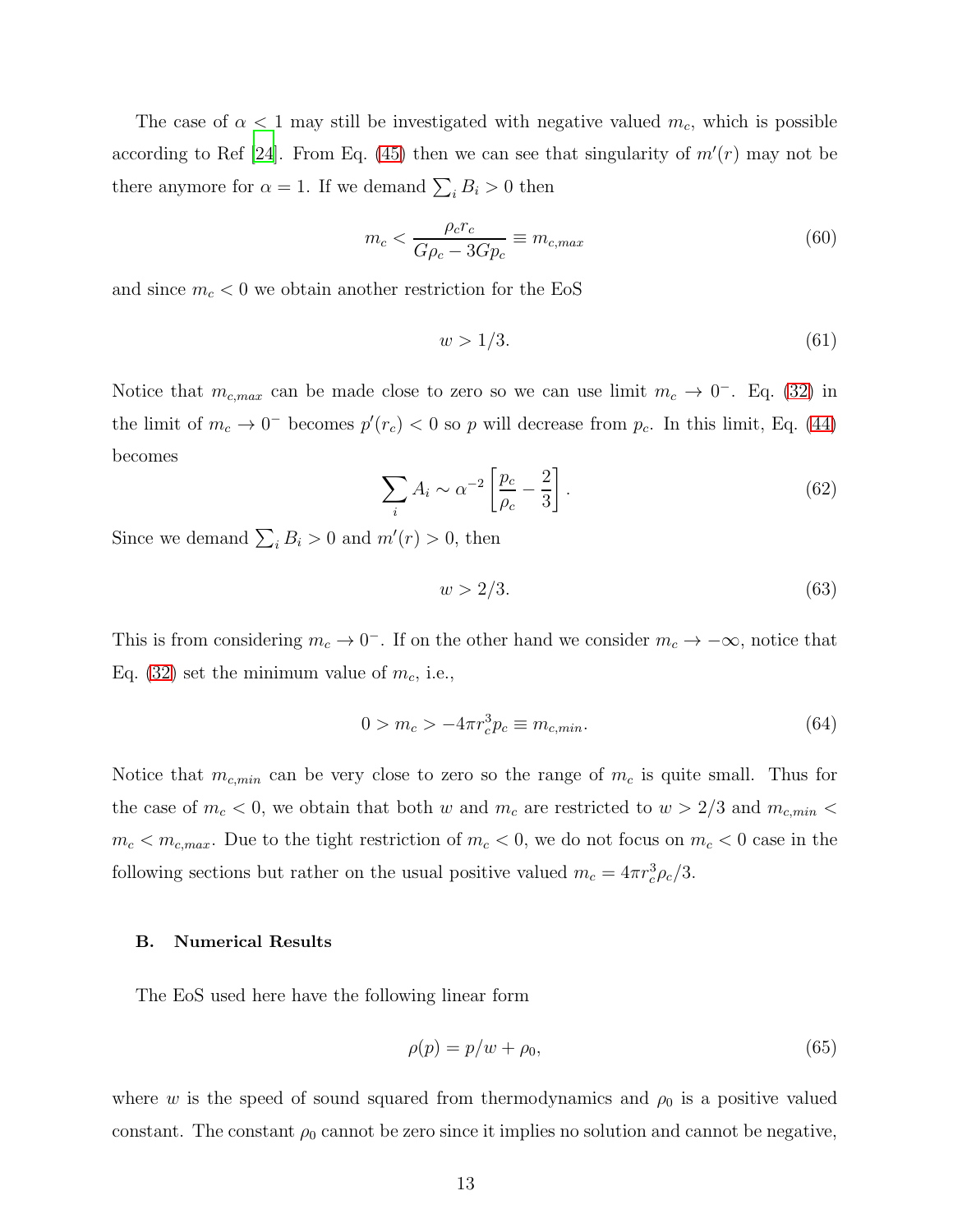

<span id="page-14-0"></span>FIG. 1: Here we have profiles of p and m in the upper panels from  $l_p = 1$  mm and  $\alpha = 20$  and we vary the speed of sound squared w. The metric function  $\exp(\nu)$  and  $1 - 2Gm/r$  are also shown for each w in the lower panels.

or it will violate weak energy condition  $[3]$ . The constant w is restricted to at least two conditions [\[23\]](#page-22-1): (1) from causality, we have  $0 < w \le 1$  and (2) from QCD and other known theories, we have  $0 < w \leq 1/3$ . Here we focus on compact stars with largest compactness possible, so we shall choose  $1/3 \leq w \leq 1$  and  $\alpha > 1.$ 

To integrate both  $p'$  and  $m'$  numerically we need to fix  $l_p, \alpha, \rho_0$ , and  $p_c$  carefully such that all boundary conditions are satisfied. Here we shall use natural units for those four constants following Ref. [\[25\]](#page-22-3). In this set of units called "NS" units, r is in metres, both p and  $\rho$  are in MeV/fm<sup>3</sup> and m is in MeV m<sup>3</sup>/fm<sup>3</sup>. The compactness is defined as  $C = GM/R$ . We use  $\rho_0 = 4B$ , where B is the so-called bag constant from the MIT bag model [\[18](#page-21-11)].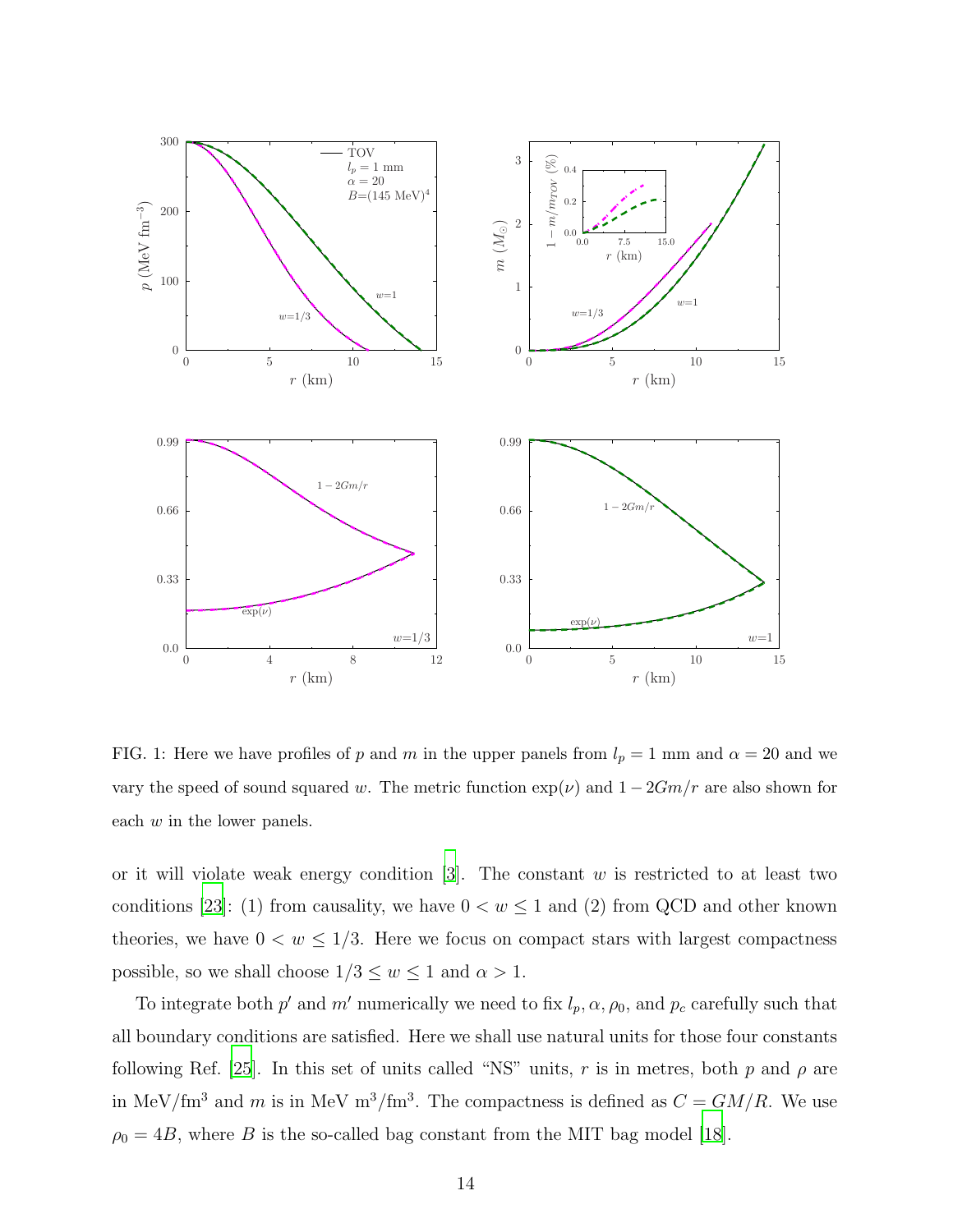

<span id="page-15-0"></span>FIG. 2: Here we show the M-R curve from varying  $w$ . The semi-classical correction does not produce significant discrepancy compared to TOV from GR.

The upper bound of  $l_p$  can now be determined. It is usual to have both  $p_c$  and  $\rho_0$  at most ~  $10^3$  MeV/fm<sup>3</sup>, then by Eq. [\(54\)](#page-12-0), we have  $l_p \lesssim 10$  km. Since the observed neutron stars have  $R \sim 10$  km, we have  $l_p < R$ , which is trivial if we consider  $l_p$  to be related to the Planck length. This finding is equivalent to fixing the upper bound for the dimensionless parameter N, which is  $N < 10^{79}$ . This number is a huge quantity since the RSET should satisfy (in SI units using  $\hbar c = 3.162 \times 10^{-27}$  kg m<sup>3</sup> s<sup>-2</sup>)

$$
|\langle T_{\mu\nu} \rangle| < \frac{|T_{\mu\nu}|}{3.162 \times 10^{52} \text{ kg m}^3 \text{ s}^{-2}}.\tag{66}
$$

Since the smallness of  $l_p$  often make calculators cannot detect the second term in the square root in Eq. [\(19\)](#page-8-1), this form tends to make  $p' = 0$  in some r. To evade this, we use an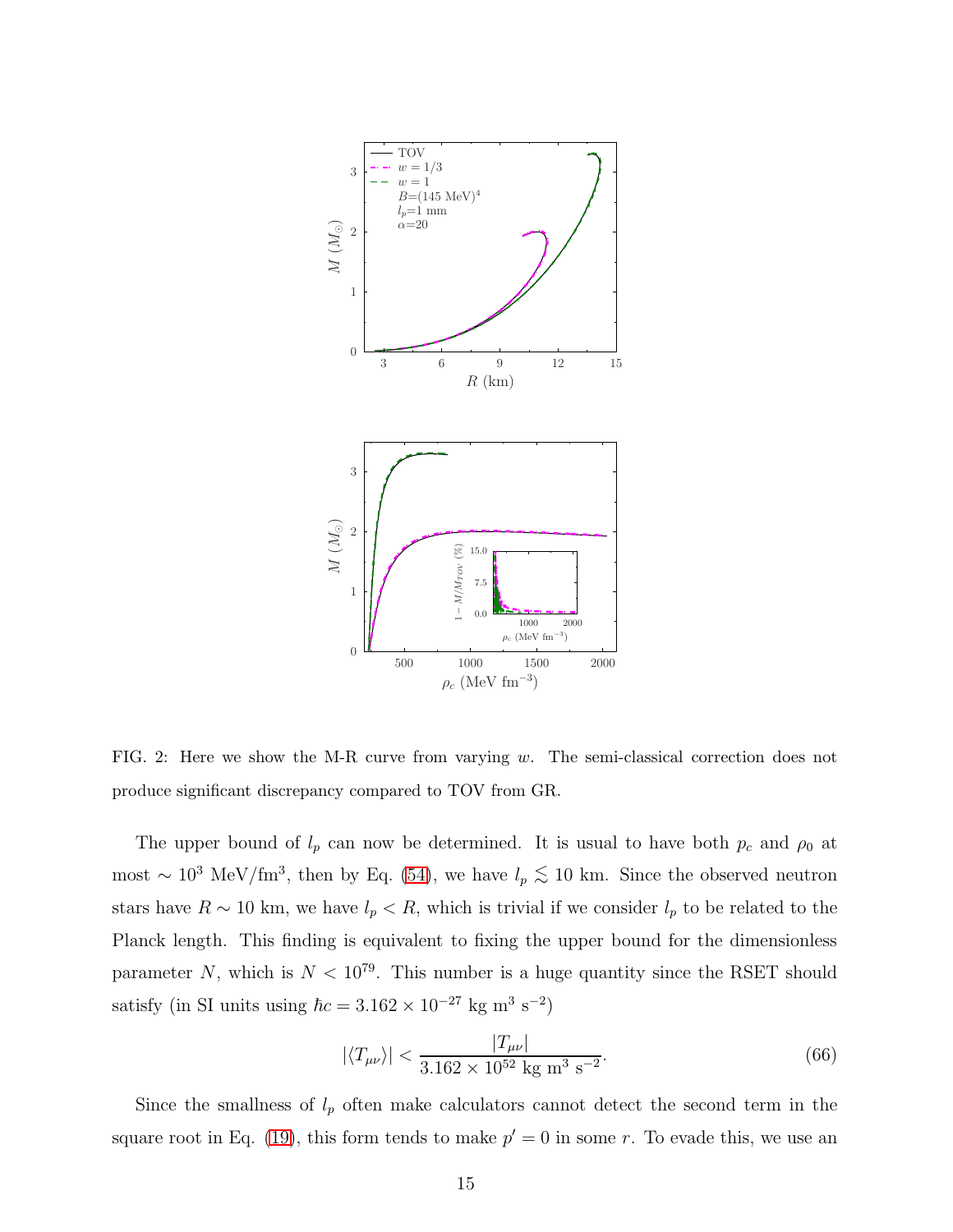

<span id="page-16-0"></span>FIG. 3: Here we show the M-R curve from varying B. Decreasing B produces higher mass and larger radius.

equivalent form of Eq. [\(19\)](#page-8-1), i.e.,

$$
p' = -\frac{(p+\rho)X}{r\left(1 + \sqrt{1 + (l_p/r)^2 X}\right)}.\tag{67}
$$

The following numerical results show that the contribution of RSET does not significantly affect the maximum mass. An example for profiles from varying  $w$  are shown in Fig. [1.](#page-14-0) We see that the contribution of w does make higher mass and larger radius resulting in an ultracompact star, but we will not discuss its echo property since this compactness can also be obtained from the standard TOV equation in GR.

Varying B,  $\alpha$  and  $l_p$  lead to similar profiles. The M-R curves from varying w, B,  $\alpha$  and  $l_p$  are shown in Figs. [2,](#page-15-0) [3,](#page-16-0) [4](#page-17-0) and [5,](#page-18-1) respectively. Here the semi-classical correction does not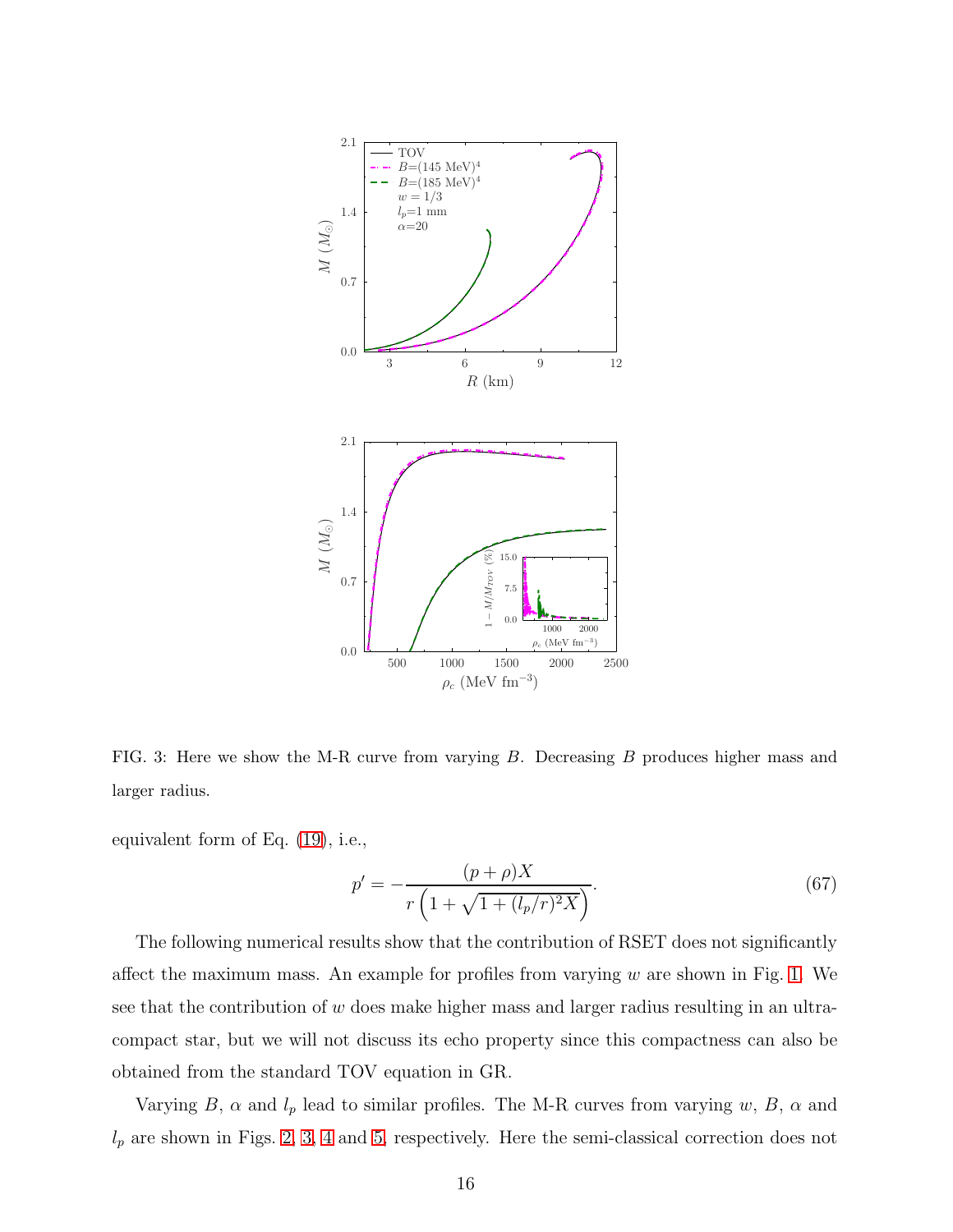

<span id="page-17-0"></span>FIG. 4: Here we show the M-R curve from varying  $\alpha$ . The choice of  $\alpha$  does not show any difference in the result.

produce significant discrepancy from arbitrary choice of  $p_c$  compared to TOV from GR.

We also had tried using  $\alpha < 1$ , but we cannot find the numerical solution. The mass always goes down to a negative value, even though it increases a little in the beginning. It is interesting to note that for the similar case considered in Ref. [\[2](#page-20-1)] their integration method breaks down at  $r = l_p$ . They use constant energy density, and they integrate the equations from the surface to the core.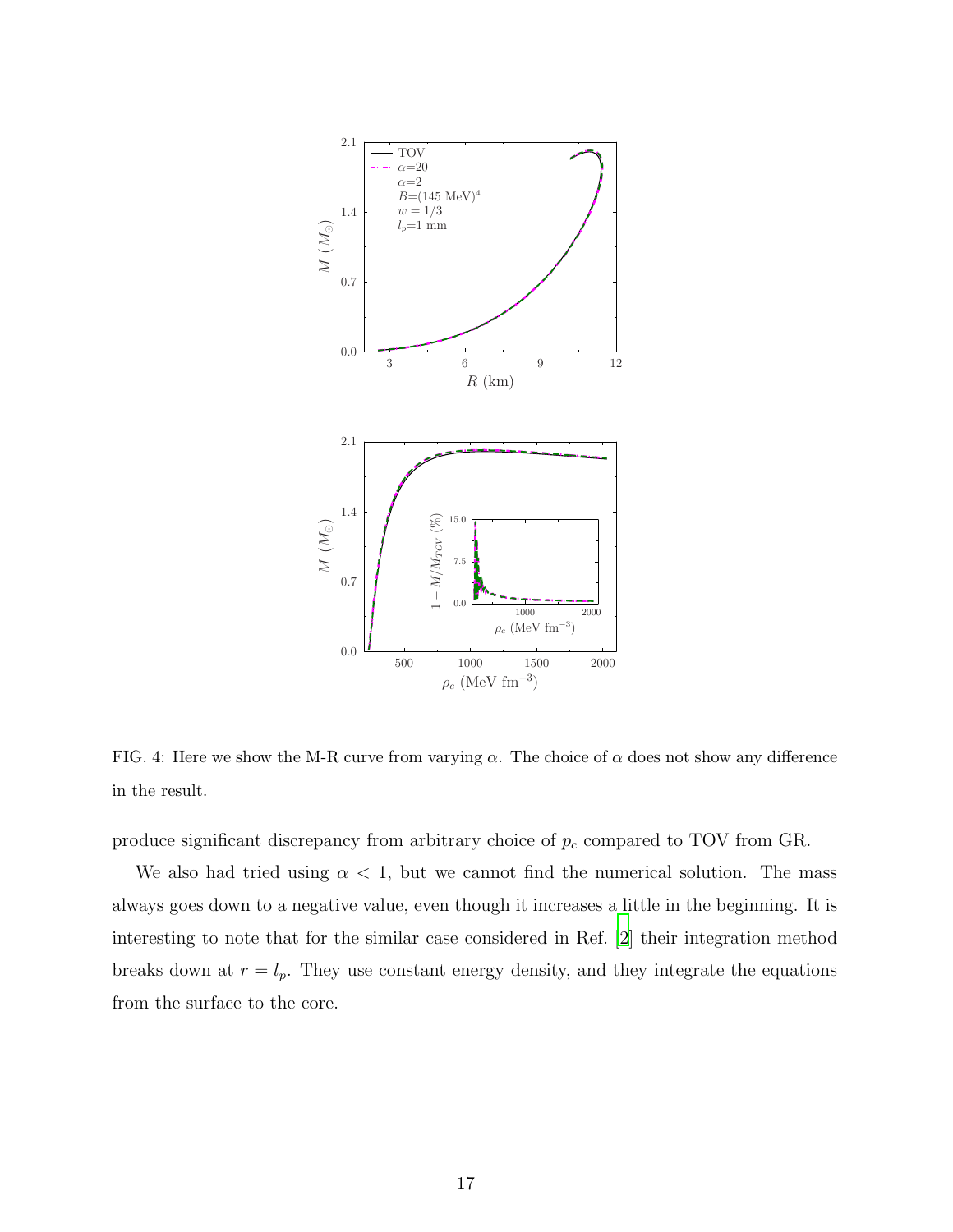

<span id="page-18-1"></span>FIG. 5: Here we show the M-R curve from varying  $l_p$ . Increasing  $l_p$  also does not significantly shift the M-R curve.

## <span id="page-18-0"></span>IV. CONCLUSIONS

In this work, we analyze the semi-classical theory of gravity proposed in Ref. [\[1\]](#page-20-0). Note that the theory has two different sets of equations characterized by the sign in  $p'$ . This happened since the Einstein equation for metric solution  $\exp(\nu)$  in [\(13\)](#page-7-1) has two roots and  $p'$  is related to  $\nu'$  by Eq. [\(10\)](#page-7-0).

From the positive branch, defining a constant  $\lambda$  is done to obtain analytic solutions. By definition of  $\lambda$ , p is related to energy density  $\rho$  and mass m. The solution's character p is as follows: starting from the negative value of p at  $r \to 0$  and increase the p to zero. This solution resembles a combination of the known gravastars or black star models. We show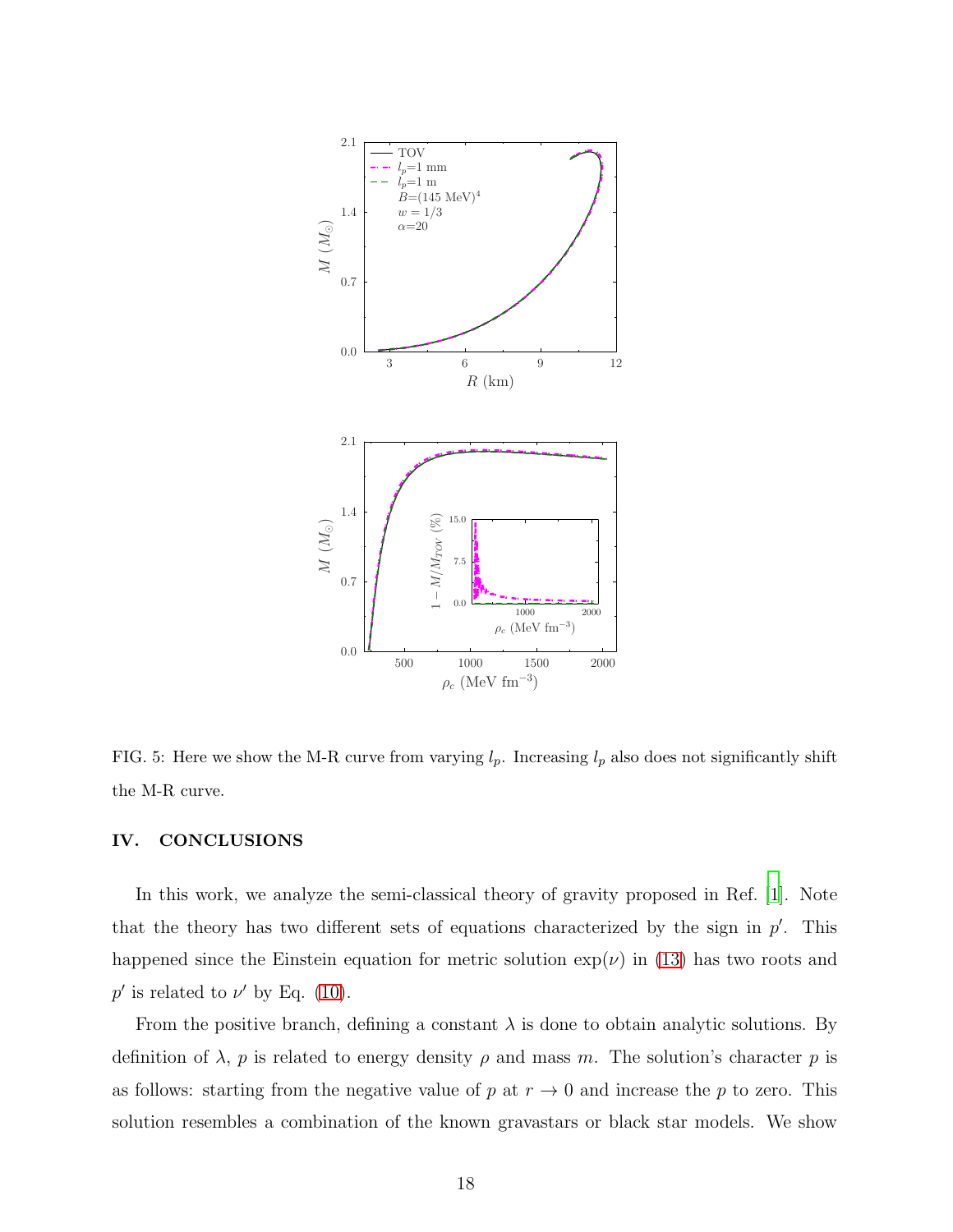that the numerical solution can be obtained by integrating from its surface to its core.

From the negative branch, which goes to the usual TOV equation at the formal limit  $l_p \rightarrow 0$ , we had reproduced the results from [\[2](#page-20-1)] for the case of constant energy density. In this paper, we analyze this negative branch further by applying linear EoS  $\rho = p/w + \rho_0$ with  $w=1/3$  and  $w=1$ , respectively.

The range of  $l_p$  is dependent on the choice of  $r_c$ . The reason is as follows. Since the equation  $m'(r)$  is much more complicated than usual TOV equation (see Eqs.[\(20\)](#page-9-0)-[\(31\)](#page-9-1)), it has terms that can make  $m'(r) < 0$ , which may imply negative m since at the center  $m_c \sim 0$ . These terms are dependent on the values of both  $l_p$  and  $r_c$  such that  $m'(r_c)$  is singular when  $l_p = r_c$ .

To investigate  $m'(r)$  around this singularity, we fix a relation  $r_c = \alpha l_p$  with  $\alpha \neq 1$ . We also demand  $m'(r) > 0$  for  $0 < r < R$  since it is usual practice to expect the mass increase from the center to surface. We found that, with some approximation steps,  $0 < \alpha < \sqrt{2/3}$ demands a very restricted set of EoS with a speed of sound squared  $w < 2/9$ . This value implies the compactness lowered, so we are not discussing this aspect. For  $\sqrt{2/3} \le \alpha < 1$ , this demands either  $p_c < 0$  or  $\rho_c < 0$  which contradict our starting assumption that both pressure and energy density should not be negative. For the case of  $\alpha > 1$ , we can use any EoS. Thus our analysis agrees with Ref. [\[2](#page-20-1)], i.e., their integration breaks down at  $r = l_p$ .

The value of  $l_p$  has an upper bound-constrained by the pressure at the center  $p_c$ . From our approximation, we found from the dimensional analysis that  $l_p < 10$  km, which is of order R. This upper bound implies  $N < 10^{79}$ . This fact implies that  $l_p$  can be much larger than Planck length.

Through varying all four parameters  $w, B, \alpha$ , and  $l_p$ , our numerical results show that the M-R curves are indistinguishable compared to the TOV equation results in GR. Hence the parameter  $l_p$ , though not in the limit  $l_p \to L_{\text{Pl}}$ , has no significant signature compared to the standard TOV equation.

Compactness reaching the ultra-compact range can be achieved by adjusting both  $w$  and B in the TOV equation system with and without semi-classical correction. Moreover, the authors in Ref. [\[2\]](#page-20-1) showed that the Buchdahl limit could be violated using constant energy density, which means setting  $w$  equal to infinity. Hence, it seems that we need to reach somehow much higher compactness larger than the Buchdahl limit to see the significance of the semi-classical correction. This way might be done either by adjusting decreasing  $B$  to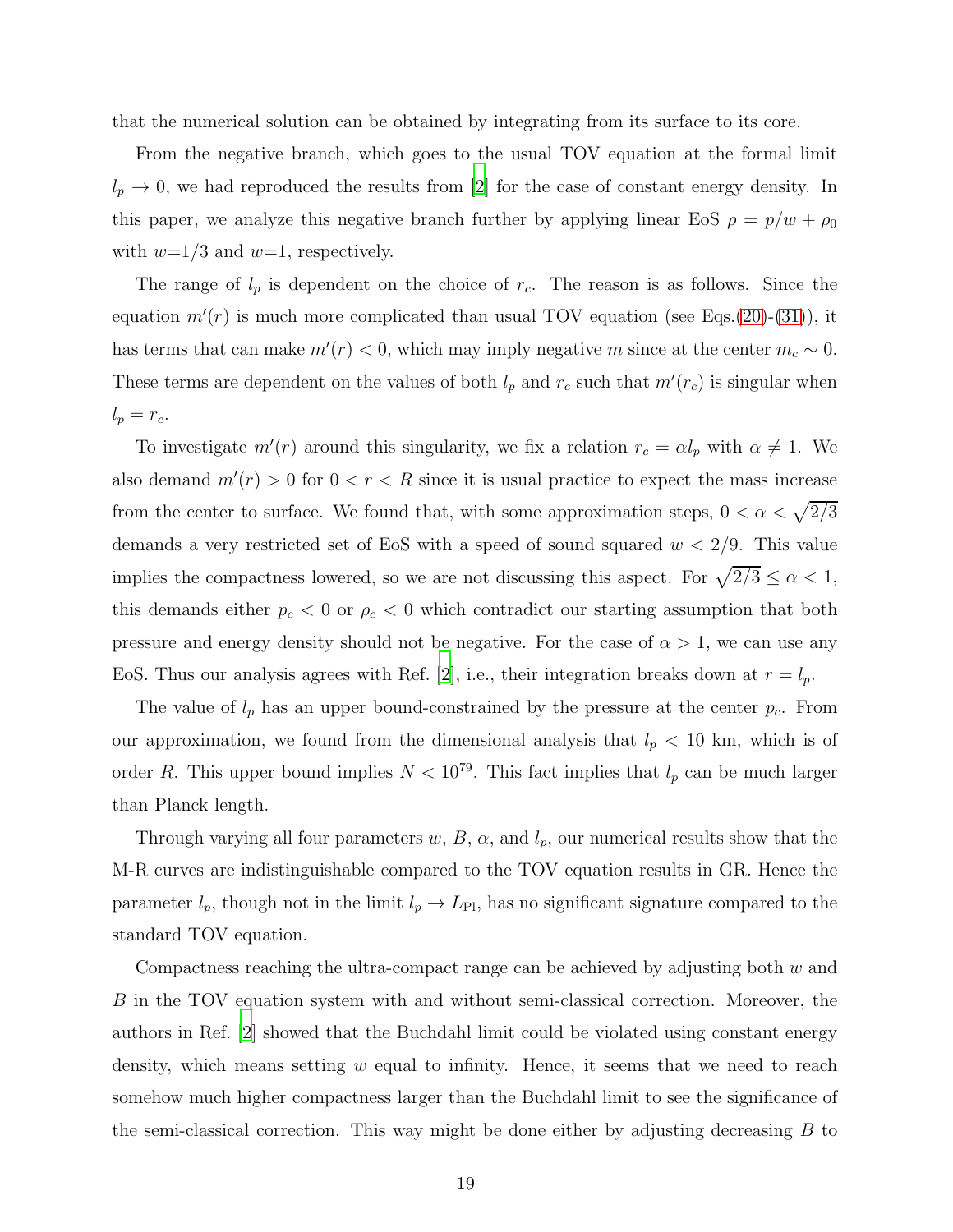near zero or increasing w such that  $w > 1$ , which violates causality.

Hence we conclude this section with the following points. (1) The structure of the Eqs. [\(19\)](#page-8-1)-[\(31\)](#page-9-1) restricts the range of  $\alpha$  and w in some ways that turn out to give results not significant if compared to the usual TOV equation system. Therefore, similar to the conclusion in Ref. [\[3](#page-20-2)] with GR theory that the ultra-compact objects from the negative branch of semi-classical gravity with a linear equation of state are unable to generate demanding gravitational echoes. (2) Our numerical results are consistent with both Ref. [\[3\]](#page-20-2) and Ref. [\[2](#page-20-1)]. See the detailed discussion in Appendix. (3) The positive branch is still open for more detailed numerical analysis. We expect that the quantum effect within semi-classical approximation is only significant for exotic compact objects, considered the solution related to the positive branch.

# Acknowledgments

This work is funded by Publikasi Terindeks Internasional (PUTI) Doktor 2020, No. NKB-614/UN2.RST/HKP.05.00/2020.

- <span id="page-20-0"></span>[1] R. Carballo-Rubio, "Stellar equilibrium in semiclassical gravity," Phys. Rev. Lett. 120, no. 6, 061102 (2018) [\[arXiv:1706.05379](http://arxiv.org/abs/1706.05379) [gr-qc]].
- <span id="page-20-1"></span>[2] P. M. Ho and Y. Matsuo, "Static Black Hole and Vacuum Energy: Thin Shell and Incompressible Fluid," JHEP 1803, 096 (2018) [\[arXiv:1710.10390](http://arxiv.org/abs/1710.10390) [hep-th]].
- <span id="page-20-2"></span>[3] A. Urbano and H. Veermäe, "On gravitational echoes from ultracompact exotic stars," JCAP 1904, 011 (2019) [\[arXiv:1810.07137](http://arxiv.org/abs/1810.07137) [gr-qc]].
- <span id="page-20-3"></span>[4] B. P. Abbott et al. [LIGO collaboration], "Multi-messenger Observations of a Binary Neutron Star Merger," Astrophys. J. 848, no. 2, L12 (2017) [\[arXiv:1710.05833](http://arxiv.org/abs/1710.05833) [astro-ph.HE]].
- <span id="page-20-4"></span>[5] P. O. Mazur and E. Mottola, "Gravitational condensate stars: An alternative to black holes," Report No. LA-UR-01- 5067, [\[gr-qc/0109035\]](http://arxiv.org/abs/gr-qc/0109035).
- <span id="page-20-5"></span>[6] P. O. Mazur and E. Mottola, "Gravitational vacuum condensate stars," Proc. Nat. Acad. Sci. 101, 9545 (2004) [\[gr-qc/0407075\]](http://arxiv.org/abs/gr-qc/0407075).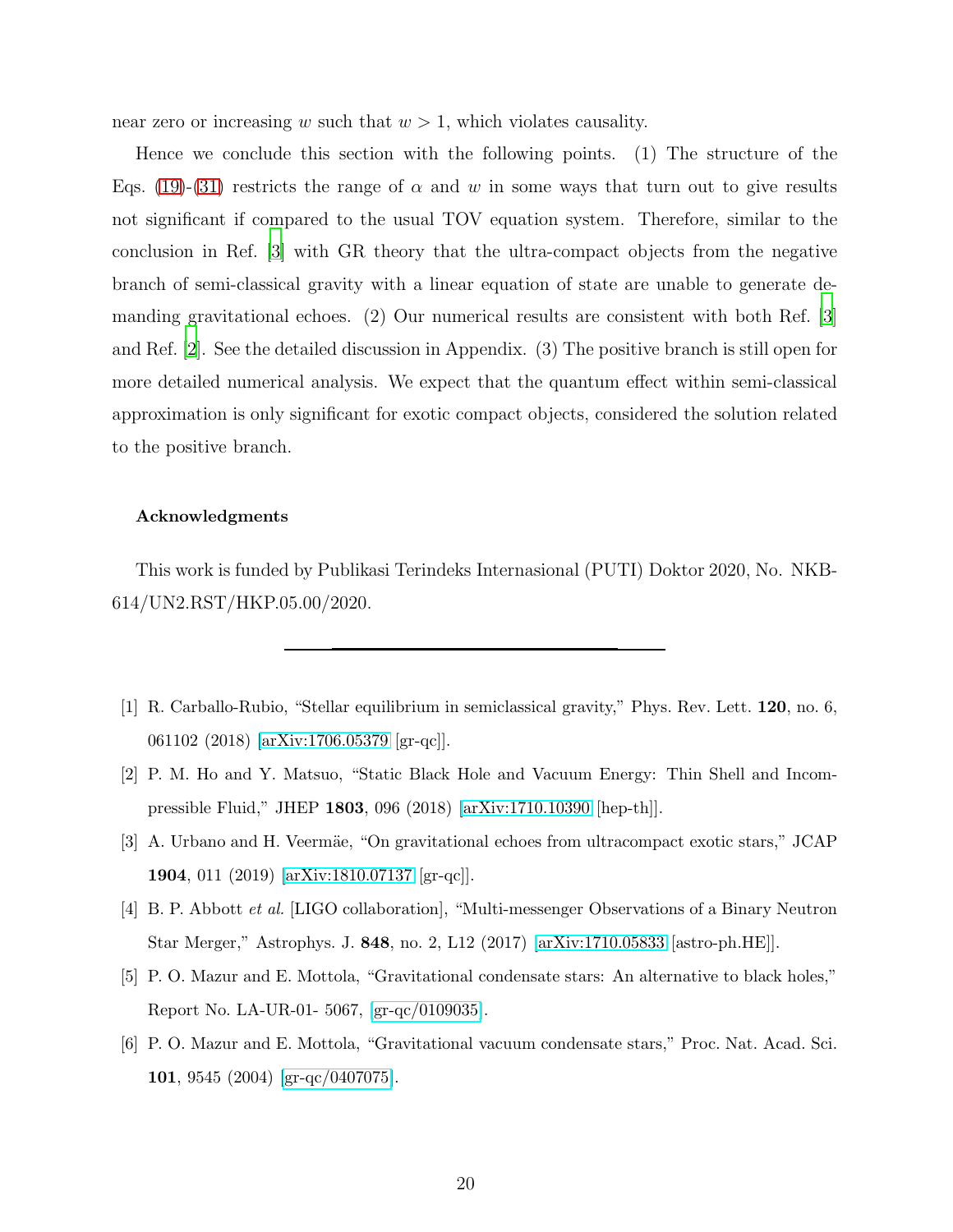- <span id="page-21-0"></span>[7] N. D. Birrell and P. C. W. Davies, "Quantum Fields in Curved Space," University Press, Cambridge (1982).
- <span id="page-21-1"></span>[8] L. E. Parker and D. Toms, "Quantum Field Theory in Curved Spacetime : Quantized Field and Gravity," University Press, Cambridge (2009).
- <span id="page-21-2"></span>[9] R. M. Wald, "Quantum Field Theory in Curved Space-Time and Black Hole Thermodynamics," University of Chicago Press, Chicago, IL (1995).
- <span id="page-21-4"></span><span id="page-21-3"></span>[10] B. S. DeWitt, "Quantum Field Theory in Curved Space-Time," Phys. Rept. 19, 295 (1975).
- [11] B. A. Juárez-Aubry, "Semi-classical gravity in de Sitter spacetime and the cosmological constant," Phys. Lett. B 797, 134912 (2019) [\[arXiv:1903.03924](http://arxiv.org/abs/1903.03924) [gr-qc]].
- <span id="page-21-6"></span><span id="page-21-5"></span>[12] M. Visser, "Gravitational vacuum polarization," [gr-qc/9710034.](http://arxiv.org/abs/gr-qc/9710034)
- [13] L. C. Barbado, C. Barcelo and L. J. Garay, "Hawking radiation as perceived by different observers," Class. Quant. Grav. 28, 125021 (2011) [\[arXiv:1101.4382](http://arxiv.org/abs/1101.4382) [gr-qc]].
- <span id="page-21-7"></span>[14] I. L. Shapiro, "Effective Action of Vacuum: Semiclassical Approach," Class. Quant. Grav. 25, 103001 (2008) [\[arXiv:0801.0216](http://arxiv.org/abs/0801.0216) [gr-qc]].
- <span id="page-21-8"></span>[15] C. Barcelo, S. Liberati, S. Sonego and M. Visser, "Fate of gravitational collapse in semiclassical gravity," Phys. Rev. D 77, 044032 (2008) [\[arXiv:0712.1130](http://arxiv.org/abs/0712.1130) [gr-qc]].
- <span id="page-21-9"></span>[16] P. M. Ho and Y. Matsuo, "Static Black Holes With Back Reaction From Vacuum Energy," Class. Quant. Grav. 35, no. 6, 065012 (2018) [\[arXiv:1703.08662](http://arxiv.org/abs/1703.08662) [hep-th]].
- <span id="page-21-10"></span>[17] V. Cardoso and P. Pani, "Testing the nature of dark compact objects: a status report," Living Rev. Rel. 22, no.1, 4 (2019) [\[arXiv:1904.05363](http://arxiv.org/abs/1904.05363) [gr-qc]].
- <span id="page-21-11"></span>[18] M. Mannarelli and F. Tonelli, "Gravitational wave echoes from strange stars," Phys. Rev. D 97, no.12, 123010 (2018) [\[arXiv:1805.02278](http://arxiv.org/abs/1805.02278) [gr-qc]].
- <span id="page-21-12"></span>[19] J. Abedi and N. Afshordi, "Echoes from the Abyss: A highly spinning black hole remnant for the binary neutron star merger GW170817," JCAP 11, no.11, 010 (2019) [\[arXiv:1803.10454](http://arxiv.org/abs/1803.10454)  $\left[\text{gr-qc}\right]$ .
- <span id="page-21-13"></span>[20] P. Pani and V. Ferrari, "On gravitational-wave echoes from neutron-star binary coalescences," Class. Quant. Grav. 35, no.15, 15LT01 (2018) [\[arXiv:1804.01444](http://arxiv.org/abs/1804.01444) [gr-qc]].
- <span id="page-21-14"></span>[21] A. Fabbri and J. Navarro-Salas, "Modeling Black Hole Evaporation," Imperial College Press, London (2005)
- <span id="page-21-15"></span>[22] C. Barcelo, R. Carballo and L. J. Garay, "Two formalisms, one renormalized stress-energy tensor," Phys. Rev. D 85, 084001 (2012) [\[arXiv:1112.0489](http://arxiv.org/abs/1112.0489) [gr-qc]].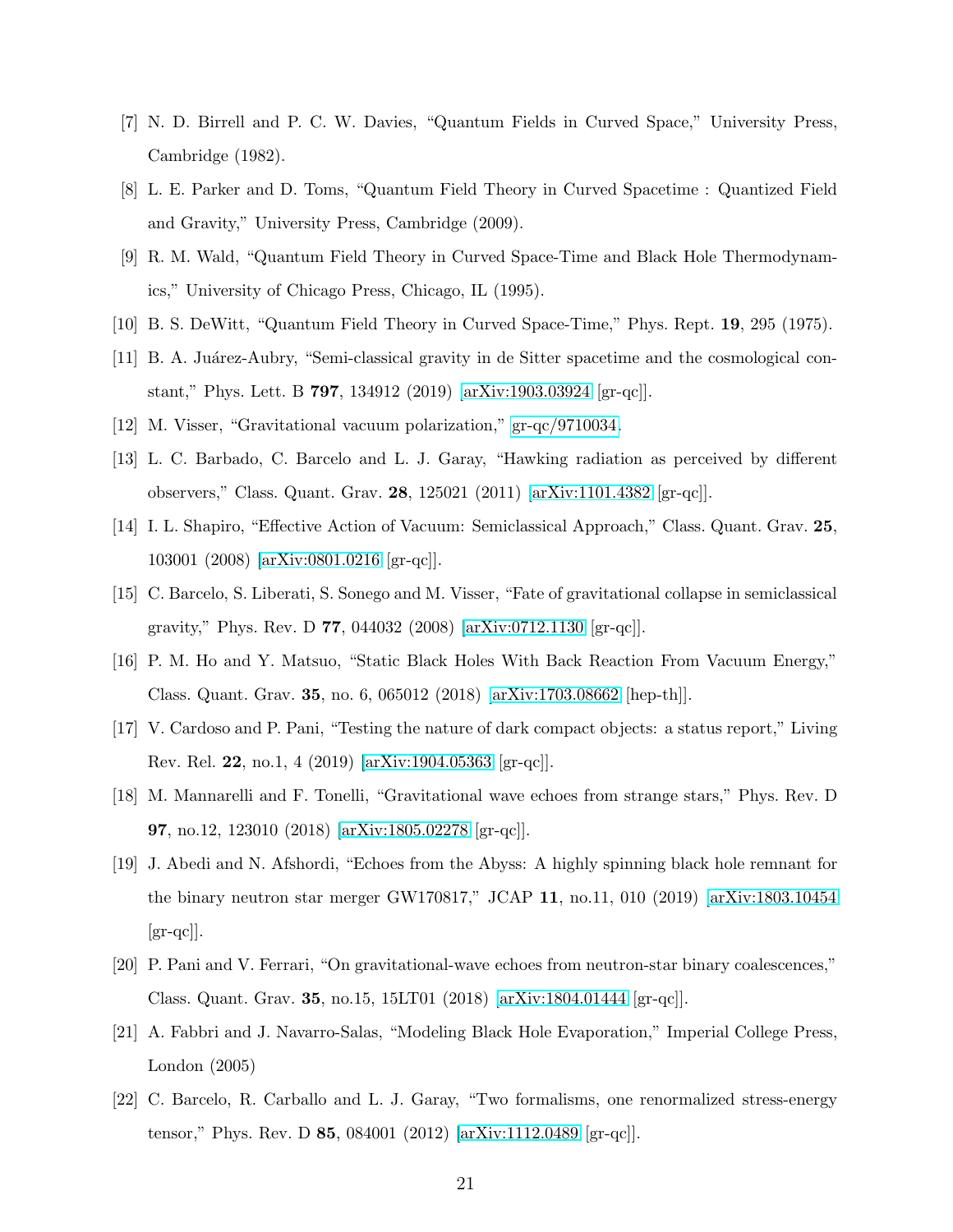- <span id="page-22-1"></span>[23] C. C. Moustakidis, T. Gaitanos, C. Margaritis and G. A. Lalazissis, "Bounds on the speed of sound in dense matter, and neutron star structure," Phys. Rev. C 95, no. 4, 045801 (2017) Erratum: [Phys. Rev. C 95, no. 5, 059904 (2017)] [\[arXiv:1608.00344](http://arxiv.org/abs/1608.00344) [nucl-th]].
- <span id="page-22-2"></span>[24] C. Anastopoulos and N. Savvidou, "Classification theorem and properties of singular solutions to the Tolman–Oppenheimer–Volkoff equation," Class. Quant. Grav. 38, no. 7, 075024 (2021) [\[arXiv:2010.02279](http://arxiv.org/abs/2010.02279) [gr-qc]].
- <span id="page-22-3"></span>[25] J. P. W. Diener, "Relativistic mean-field theory applied to the study of neutron star properties," [arXiv:0806.0747](http://arxiv.org/abs/0806.0747) [nucl-th].

# <span id="page-22-0"></span>Appendix: Discussions Regarding Numerical Method

In this appendix, we discuss the integration schemes and their results. As a disclaimer, in this paper, all the calculations are done using Mathematica 10.0. The schemes are named as forward (backward, resp.) integration, corresponding to integrating from center to surface (surface to center). It is known that for the standard TOV equation, we can do both forward and backward integration. Here we discuss both forward, and backward integration to obtain numerical solutions for (1) negative branch obtained previously by Ho and Matsuo [\[2](#page-20-1)] in the case of constant energy density  $\rho$  and (2) the negative branch obtained previously by Carballo-Rubio [\[1](#page-20-0)] using constant  $\lambda$  trick.

We emphasize these forward and backward integration schemes because we use forward integration in the next section, but both [\[1\]](#page-20-0) and [\[2](#page-20-1)] imply backward integration. We show that for the negative branch, we get consistent results from both backward and forward integration. This evidence justifies our numerical method for the negative branch system that we discussed in the section III onwards.

#### a. Forward and backward integration solutions from negative branch

Suppose we redefine the rr component of the metric by

$$
F(r) = \sqrt{C(r)\left(1 - \frac{2Gm(r)}{r}\right)},\tag{A.1}
$$

$$
C(r) = e^{\nu(r)}, \tag{A.2}
$$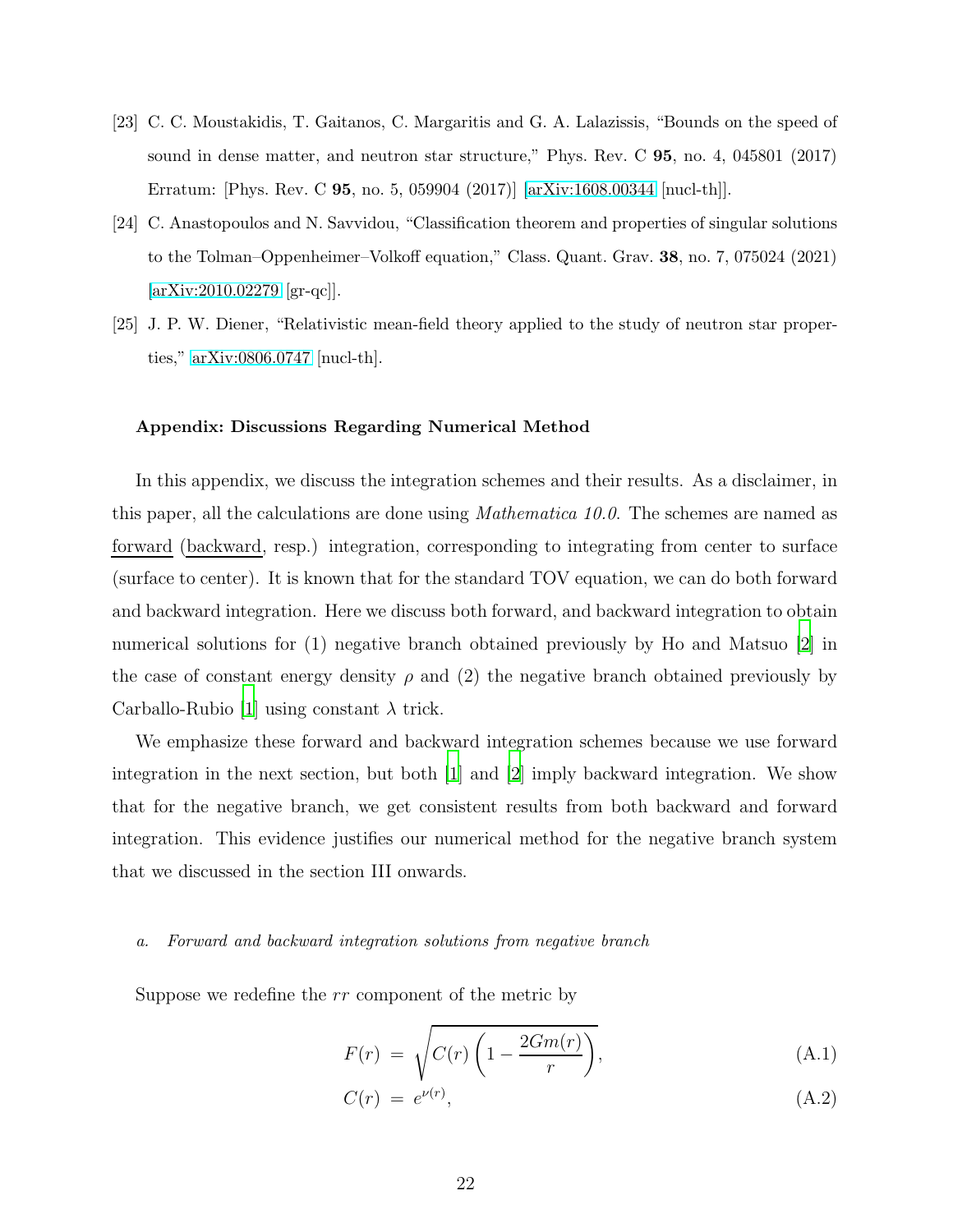and the constants by  $\alpha = l_p^2$  and  $\kappa = 8\pi G$ . Then the equations [\(11\)](#page-7-0) and [\(12\)](#page-7-0) are equivalent to equations  $(5.7)$  and  $(5.8)$  in  $[2]$ ,

$$
0 = -\frac{1}{8r^2C(r)^2} \left[ -3\alpha F(r)^2 C'(r)^2 + 4rC(r)^2 F(r)F'(r) + 2C(r)F(r) (\alpha C'(r)F'(r) + F(r) (\alpha C''(r) - 2rC'(r))) \right]
$$
  
+2\kappa r^2 C(r)^3 (p+\rho) \right], (A.3)  

$$
0 = \frac{1}{4r^2C(r)^2} \left[ \alpha F(r)^2 C'(r)^2 - \alpha C(r)F(r) (F(r)C''(r) + C'(r)F'(r)) - 2C(r)^2 F(r) (rF'(r) + F(r)) + C(r)^3 (2 - \kappa r^2(\rho - p)) \right]
$$
 (A.4)

To avoid confusion, we keep our symbol for energy density and metric function as  $\rho$  and  $ν$ , respectively, while in [\[2\]](#page-20-1) the authors use m and  $ρ$ . In this paper, we assign m as the mass function. Setting the energy density as constant  $\rho = \rho_0$ , we can see from [\(10\)](#page-7-0) that the pressure becomes

$$
p(r) = -\rho_0 + p_0 e^{-\nu(r)/2}.
$$
\n(A.5)

Here  $p_0$  is a constant that should satisfy the boundary condition at the surface  $p(R) = 0$ , i.e.,  $p_0 = \rho_0 \sqrt{1 - 2GM/R}$  with  $M = m(R)$ .

Only in this subsection, the integrations are done for the tortoise coordinate  $r_*$  which is defined as

$$
r_* = \int \frac{dr}{F(r)}.\tag{A.6}
$$

This then give us the equations for  $r(r_*)$  and  $\nu(r_*)$  as

<span id="page-23-0"></span>
$$
0 = -\frac{1}{8r(r_*)^2} \left[ 2 \left\{ \alpha \nu''(r_*) - 2r(r_*)\nu'(r_*)r'(r_*) \right\} + 4r(r_*)r''(r_*) + 2\kappa r(r_*)^2 p_0 e^{\nu(r_*)/2} - \alpha[\nu'(r_*)]^2 \right],
$$
\n(A.7)

$$
0 = \frac{1}{4r(r_*)^2} \left[ -\alpha \nu''(r_*) - 2(r(r_*)r''(r_*) + [r'(r_*)]^2) + e^{\nu(r_*)} [2 - \kappa r(r_*)^2 (2\rho_0 - p_0 e^{-\nu(r_*)/2})] \right].
$$
\n(A.8)

From substracting [\(A.7\)](#page-23-0) with [\(A.8\)](#page-23-0) we can see there are two roots of  $\eta'(r_*)$ , corresponding to the negative and positive branch we had discussed before. Since in this subsection we focus on the negative branch, which goes to TOV equation in the limit  $\alpha \to 0$ 

<span id="page-23-1"></span>
$$
\nu'(r_*) = -\frac{2}{\alpha} \left( r(r_*) r'(r_*) - \sqrt{r(r_*)^2 \left( \alpha \kappa p_0 e^{\frac{\nu(r_*)}{2}} + r'(r_*)^2 - \alpha \kappa \rho_0 e^{\nu(r_*)} \right) + \alpha \left( e^{\nu(r_*)} - r'(r_*)^2 \right)} \right). \tag{A.9}
$$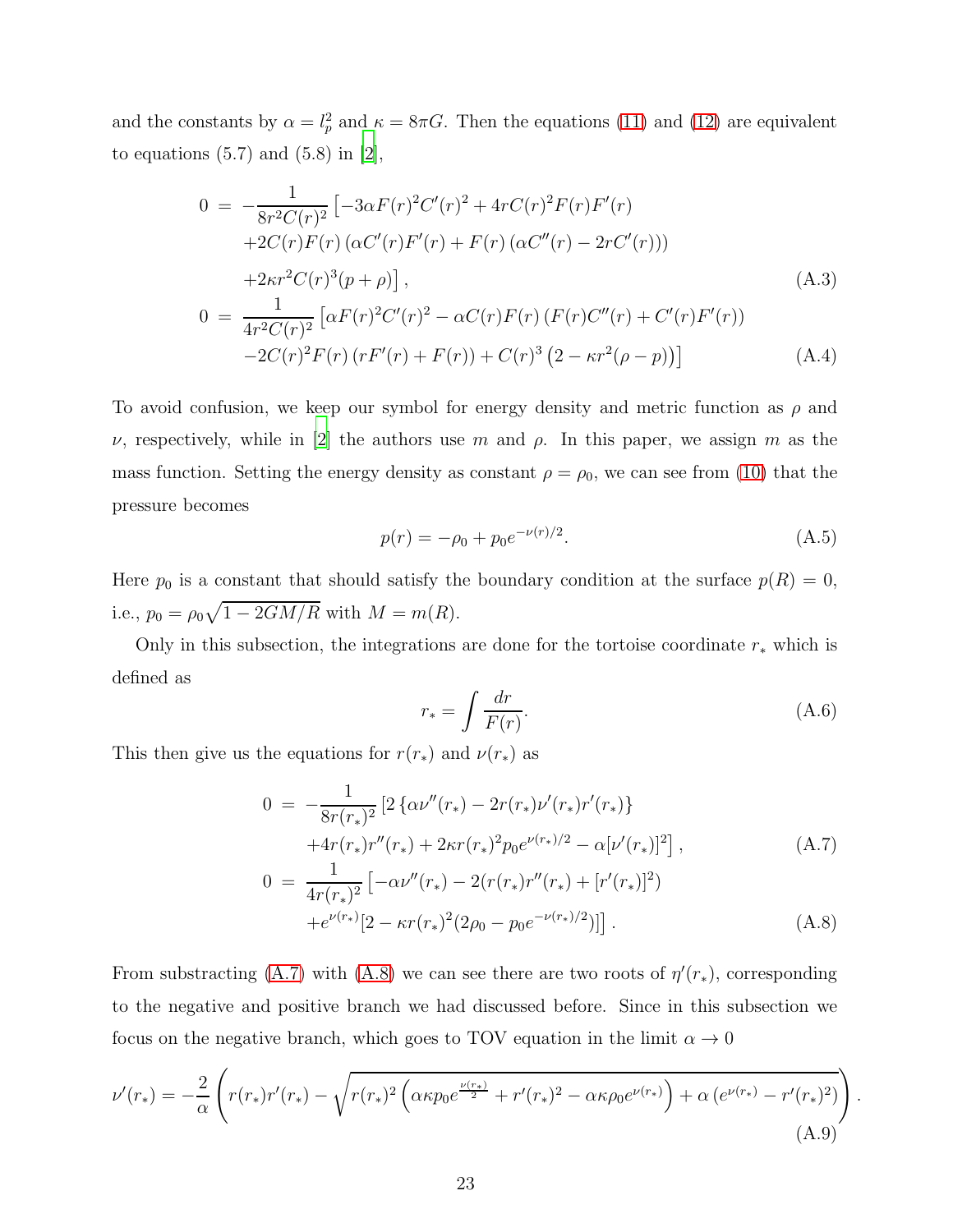This corresponds to the second equation

<span id="page-24-0"></span>
$$
r''(r_{*}) = \frac{1}{4(\alpha - r(r_{*})^{2})r'(r_{*})} \left[ \kappa r(r_{*})^{2} e^{\frac{\nu(r_{*})}{2}} \left( 2\rho_{0} e^{\frac{\nu(r_{*})}{2}} - p_{0} \right) \times \left( 2\sqrt{r(r_{*})^{2} \left( \alpha \kappa p_{0} e^{\frac{\nu(r_{*})}{2}} + r'(r_{*})^{2} - \alpha \kappa \rho_{0} e^{\nu(r_{*})} \right) + \alpha \left( e^{\nu(r_{*})} - r'(r_{*})^{2} \right) - \alpha \nu'(r_{*})} \right) \times \left( 2\sqrt{r(r_{*})^{2} \left( \alpha \kappa p_{0} e^{\frac{\nu(r_{*})}{2}} + r'(r_{*})^{2} - \alpha \kappa \rho_{0} e^{\nu(r_{*})} \right) + \alpha \left( e^{\nu(r_{*})} - r'(r_{*})^{2} \right) - \alpha \nu'(r_{*})} \right) \times 2e^{\nu(r_{*})} + 4r(r_{*})r'(r_{*}) \left( \alpha \kappa p_{0} e^{\frac{\nu(r_{*})}{2}} + r'(r_{*})^{2} - \alpha \kappa \rho_{0} e^{\nu(r_{*})} \right) \right]
$$
(A.10)

So we have a first order equation for  $\nu(r_*)$  and second order equation for  $r(r_*)$ . These depends on three parameters  $M, R_* = r_*(R), \rho_0$  and two coupling constants  $\alpha$  and  $\kappa$ . The initial conditions at  $r_* = R_*$  are

$$
R_* = R + 2GM \ln(R/2GM - 1), \tag{A.11}
$$

$$
\nu(R_*) = \ln(\sqrt{1 - 2GM/R}), \tag{A.12}
$$

$$
r(R_*) = R,\tag{A.13}
$$

$$
r'(R_*) = 1 - 2GM/R.
$$
 (A.14)

Then we do the backward integration. To fix the three input parameters  $R, M$ , and  $\rho_0$ , we follow recipe in [\[2\]](#page-20-1): fix M first, then fix R such that  $R > 2GM$ , then explore the value of  $\rho_0$ .

To every value of  $\rho_0$ , we have different shooting parameter values k related to R by  $R = 2GM/k$ , so it is restricted to  $0 < k < 1$ . It is also carefully chosen so that at the center the slope of p is not steep  $(|p'(r_{*} \to -\infty)| < \infty)$ . This result has two reasons. First, assigning  $p'(r_* \to -\infty) \sim 0$  is done so that when we integrate the equation in the opposite direction (forward), we can get the same curves. Second, the negative branch goes to the TOV equation in the small  $\alpha$  limit and it is known that, in the TOV system,  $p'(r = 0) \sim 0$ so the negative branch should also has this property for sufficiently small  $\alpha$ . We assume that r<sub>∗</sub> is linear to r in the region near  $r = 0$  so that  $p'(r \to -\infty) \sim 0$  imply  $|p'(r \to 0)| < \infty$ .

The results from doing backward integration and calculating again using forward integration are shown in Fig. [6.](#page-25-0) We obtain that the forward integration produces the same curves as the backward one. The pressure, in the region  $r_* \to -\infty$ , is indeed does not go to Planck scale for the macroscopic size of R.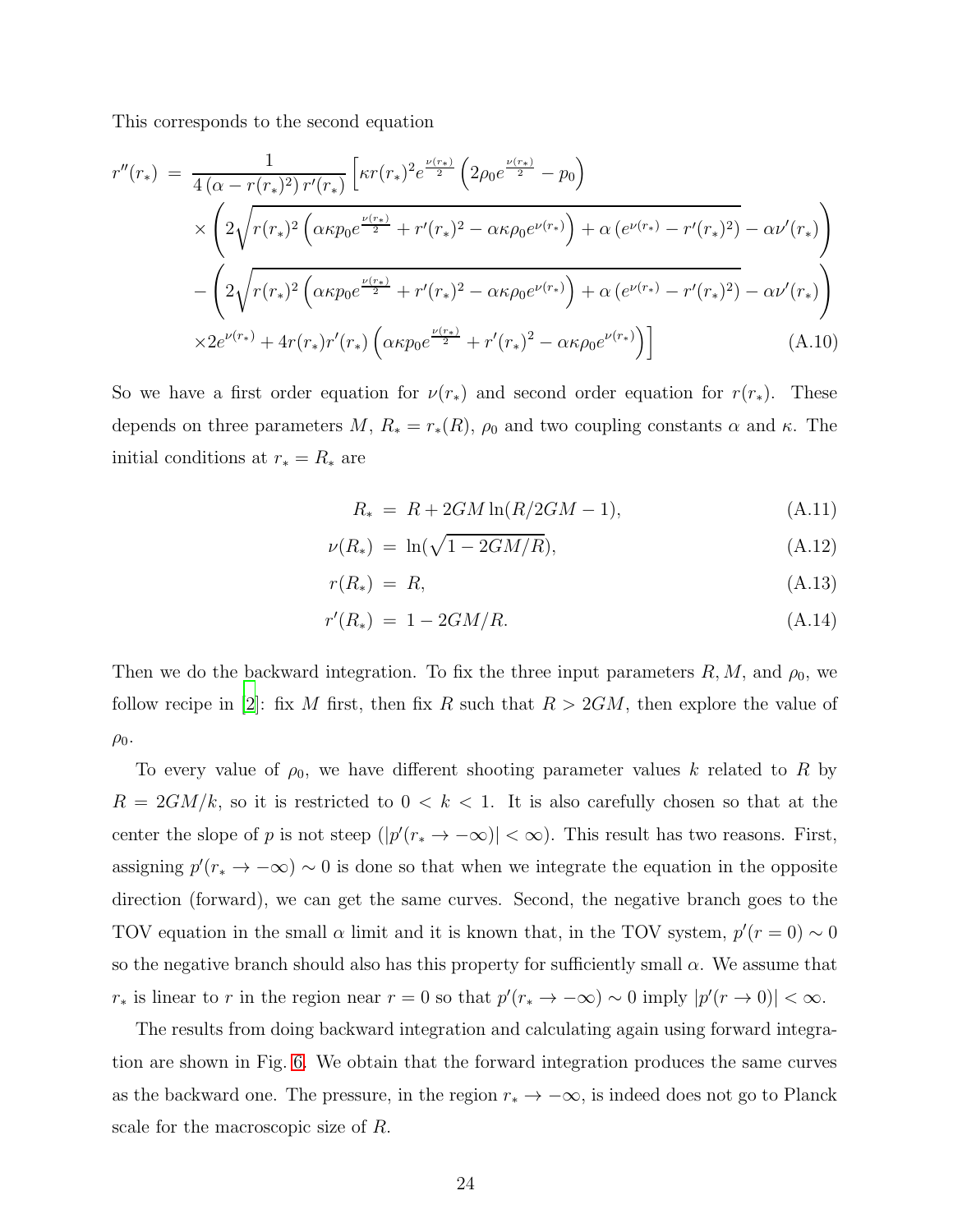

<span id="page-25-0"></span>FIG. 6: The backward and forward integration on the negative branch gives same numerical curves. Here we integrate them with respect to tortoise coordinate  $r_*$ . Here k is the shooting parameter to determine R by  $R = 2GM/k$  so that  $p'(r_*) = 0$ . Here  $e^{(\nu)}$  goes really close to zero as  $r_* \to -\infty$ but never reach zero.

#### b. Forward and backward integration solutions from positive branch

The author in Ref. [\[1](#page-20-0)] had shown that the positive branch have exact solutions whose properties are very similar to a mixture of gravastars and black stars, i.e., the negative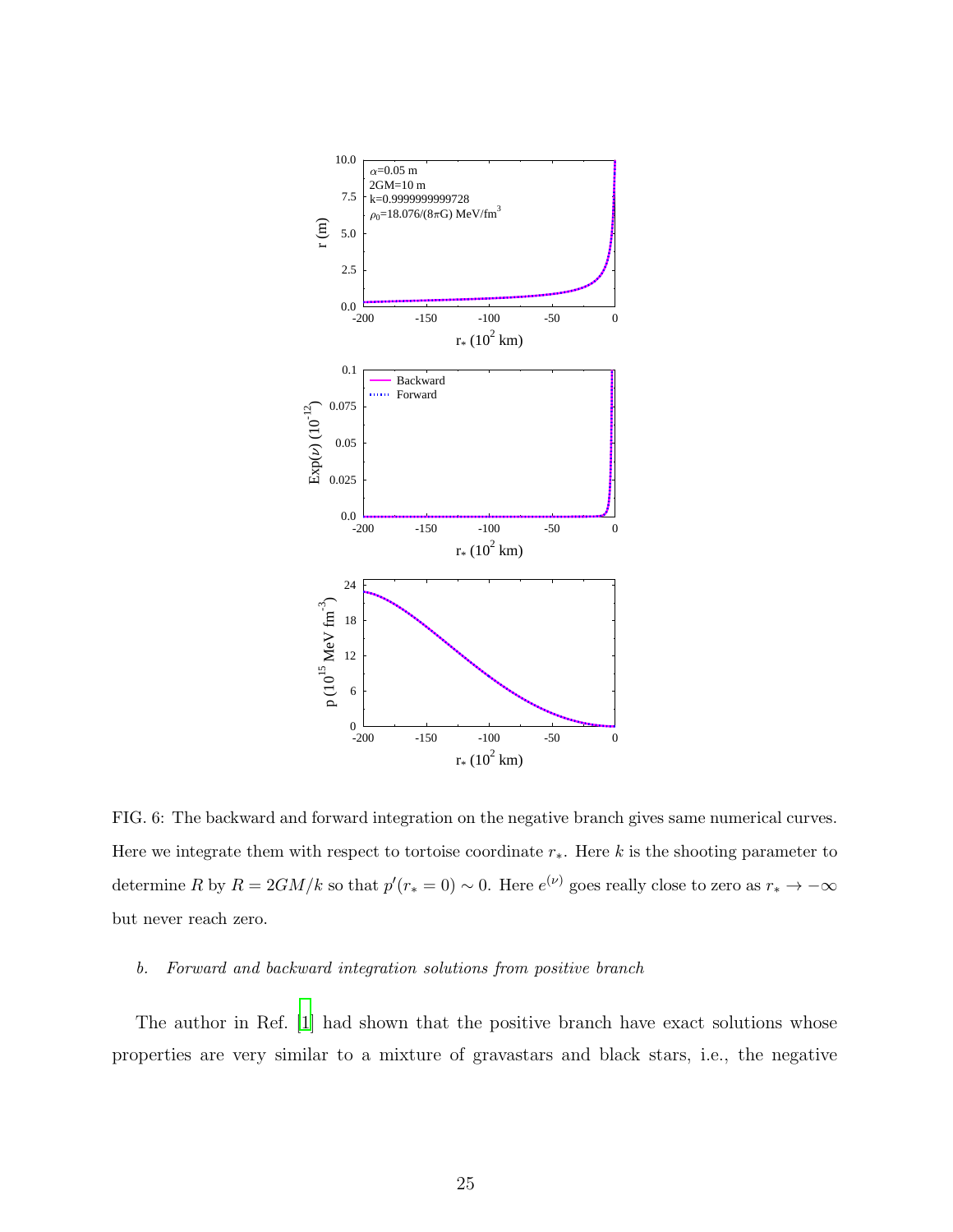pressure in the interior

<span id="page-26-1"></span>
$$
p = \frac{-1 + \mathcal{O}(l_p^2/r^2)}{8\pi G r^2 R^2} \left[ R^2 - r^2 e^{\frac{(\lambda + 1)(r^2 - R^2)}{l_p^2}} \right],
$$
 (A.15)

with  $\lambda > 1$  a constant, but its energy density is still positive valued

<span id="page-26-2"></span>
$$
\rho(r) = \frac{1 + \mathcal{O}(l_p^2/r^2)}{8\pi G r^2 R^2} \left[ R^2 + r^2 e^{\frac{(\lambda + 1)(r^2 - R^2)}{l_p^2}} \right].
$$
\n(A.16)

Notice that  $p(0) < 0$  and  $p(0) > 0$ . Moreover, both satisfy weak, dominant, and null energy conditions. The strong energy conditions are assumed unnecessary since the existence of Casimir energy in experiments violate it. The key point of the derivation of Eqs. [\(A.15\)](#page-26-1) and  $(A.16)$  is the introduction of a constant  $\lambda > 1$  that is defined as

$$
\lambda \equiv \sqrt{1 + \frac{l_p^2}{r^2} \frac{2Gm}{r} \frac{(1 + 4\pi r^3 p/m)}{(1 - 2Gm/r)}},\tag{A.17}
$$

where it implies a fixed form of EoS and mass profile

<span id="page-26-0"></span>
$$
\rho = -p + \frac{l_p^2}{(\lambda + 1)r}p',\tag{A.18}
$$

$$
m = \frac{r^3 \left(-8\pi G l_p^2 p + \lambda^2 - 1\right)}{2G \left(l_p^2 + \left(\lambda^2 - 1\right) r^2\right)}.
$$
\n(A.19)

Since  $p = 0$  at  $r = R$ , we have the compactness determined by  $R$ ,  $l_p$  and  $\lambda$  as

$$
2C = \frac{2GM}{R} = \frac{1}{\left(l_p^2 / \left[R^2 \left(\lambda^2 - 1\right)\right] + 1\right)},\tag{A.20}
$$

with  $M = m(R)$ . The resulting exact solution for metric is

$$
\nu(r) = \nu(R) + \frac{(\lambda + 1)(R^2 - r^2)}{l_p^2},\tag{A.21}
$$

with  $\nu(R) = \ln(1 - 2GM/R + \mathcal{O}(l_p^2/R^2))$ . The solutions can lead to arbitrary compactness depending on the value of  $\lambda$  and are stable by curvature and boundary conditions arguments.

After some algebra, one can arrive at the following equation of motion

$$
p'(r) = g(r) + p(r)h(r),
$$
  
\n
$$
(\lambda + 1)^2 (l^4 + (\lambda - 2)l^2r^2 - (\lambda^2 - 1)r^4)
$$
\n(A.22)

$$
g(r) = \frac{(\lambda + 1)^2 \left(l_p^4 + (\lambda - 2)l_p^2 r^2 - (\lambda^2 - 1) r^4\right)}{4\pi G l_p^2 r \left(l_p^2 - (\lambda + 1) r^2\right) \left(l_p^2 + (\lambda^2 - 1) r^2\right)},\tag{A.23}
$$

$$
h(r) = \frac{2(\lambda + 1)r\left((2\lambda + 1)l_p^4 + (\lambda^3 + \lambda^2 - 2\lambda - 2)l_p^2r^2 - (\lambda - 1)(\lambda + 1)^2r^4\right)}{l_p^2\left(l_p^2 - (\lambda + 1)r^2\right)\left(l_p^2 + (\lambda^2 - 1)r^2\right)}.
$$
 (A.24)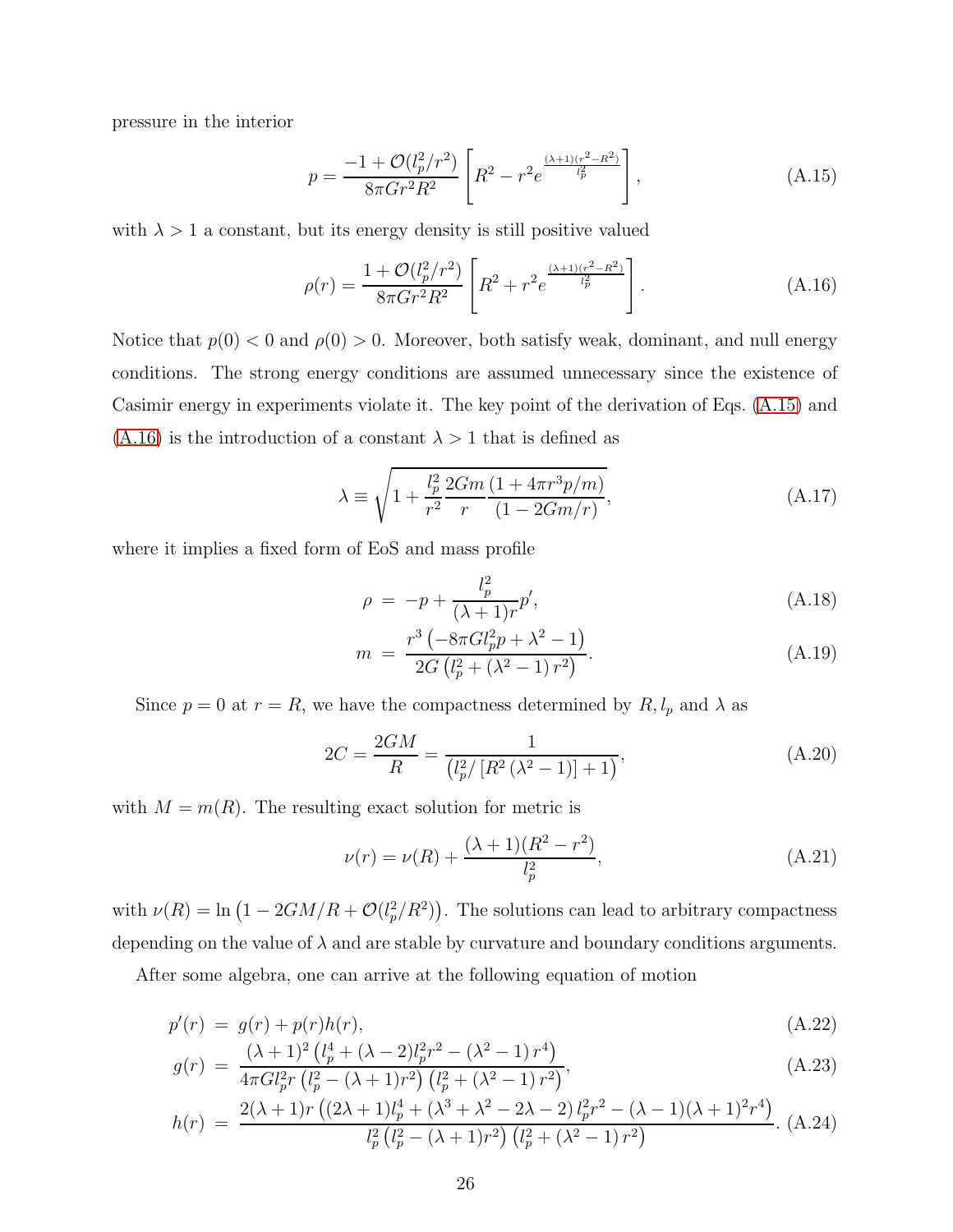We integrate by backward integration starting from  $r = R$  and  $p(R) = 0$  inward. Since this is a first order equation for p, we can see that R is already tied with M so there is no shooting parameter k like in the previous subsection, where  $R$  can be set at an arbitrary value as long as  $R > 2GM$  and  $p'(r = 0) \sim 0$ . From  $g(r)$ , we can see that the equation has singularity at  $r = 0$  so we expect uncontrolled behavior of p near  $r = 0$ .

We show the backward integration solutions in top panel of Fig. [7](#page-28-0) and it is clear that it violates  $|p'(r \to 0)| < \infty$ . We tried to use the smallest possible  $r = r_c$  as the initial position and its corresponding  $p(r_c)$  for starting the forward integration. The resulting curve in the middle panel, while the comparison is in the bottom panel. The results from backward and forward integration are different. The real and imaginary words in the most bottom panel is the real and imaginary part of  $\log(p/p_c)$  from both backward and forward integration. We show them here since the pressure  $p/p_c$  from forward integration suddenly goes to zero at  $r = r_f$  much earlier than R from the backward integration, where after this point  $p/p_c < 0$ and thus  $\log(p/p_c) \in \mathbb{C}$  for forward integration. In Fig. [7,](#page-28-0)  $r_f \sim 5$  m while  $R = 10$  km. We still do not yet know how to remedy this, but the numerical result from backward integration perfectly fits the analytic solution [\(A.15\)](#page-26-1).

c. Comparison of our numerical results with the density for regular geometry part of Ho-Matsuo model

In this subsubsection, we intend to check the validity of our numerical calculation by comparing the typical result of section 6.1.3, density for regular geometry in Ref. [\[2\]](#page-20-1) with the same EOS (constant energy density EOS) input but calculating by using our code where we restricted the calculation only for the interior of the star.Note that we perform a calculation by using backward and forward integrations to check the consistency of the numerical calculation. It means that the geometry is regular for  $0 \le r \le R$ , and pressure is finite and positive inside the star. Note that we do not investigate the too small density and too large density cases of the Ho-Matsuo model wherein both latter cases  $r_*$  do not always monotonically increase when r increased. We had reproduced relatively similar plots with Fig. 14 and Fig. 15 of Ref. [\[2](#page-20-1)], and the trend of the plot satisfies the condition discussed in section 6.1.3 of Ref. [\[2](#page-20-1)]. The results are shown in Fig. [6.](#page-25-0) However, we unable to reproduce exactly the quantitative result as shown in Fig. 14 and Fig. 15 of Ref. [\[2](#page-20-1)] since the authors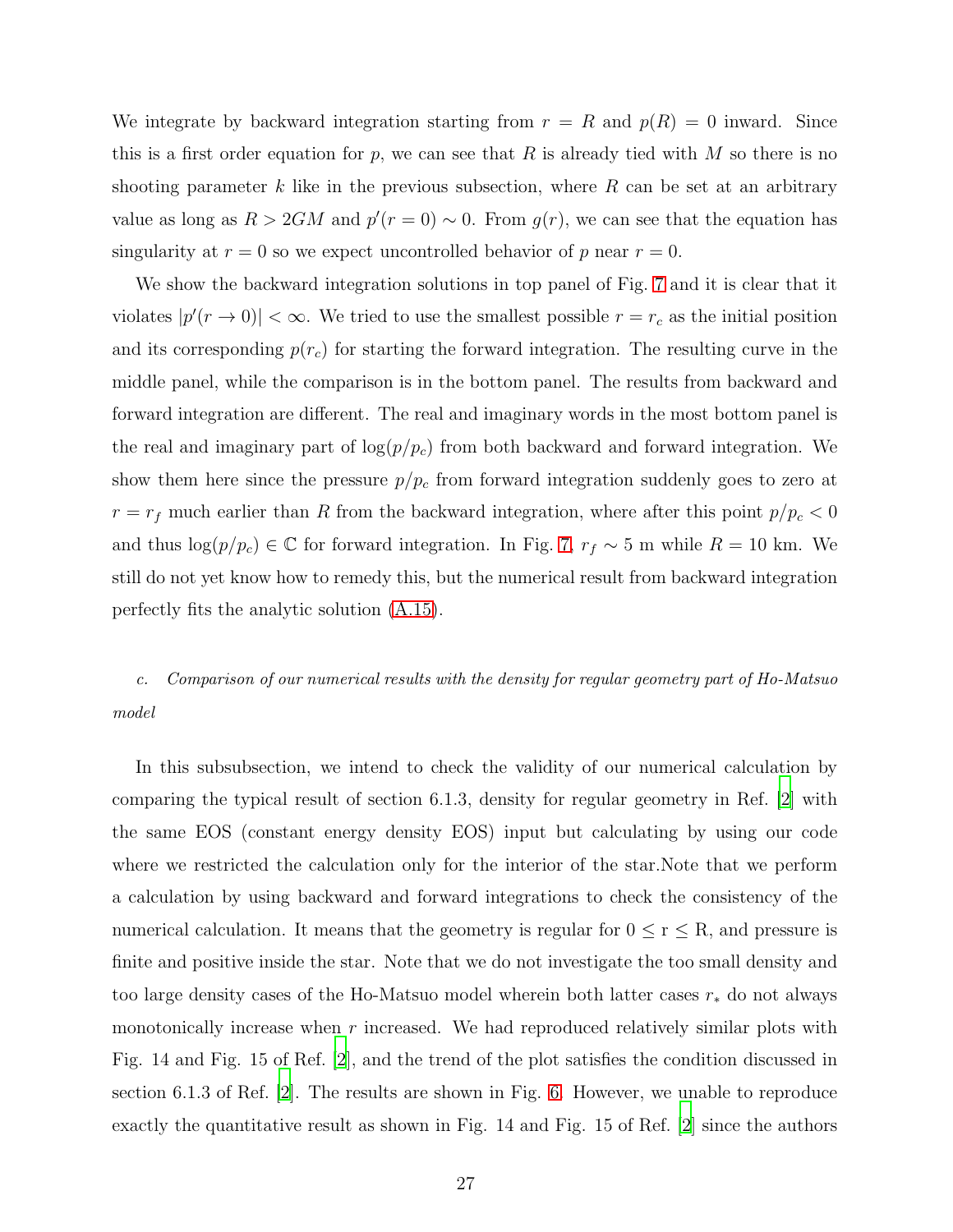

<span id="page-28-0"></span>FIG. 7: Profiles of  $p(r)$  from the positive branch from backward integration (top panel), forward integration (middle panel), and the comparison between each numerical results (bottom panel).Here we calculate first using backward integration, then the values from backward integration is used for forward integration. In the most bottom panel, we show the real and imaginary part of  $\log(p/p_c)$ since for the forward integration,  $p/p_c = 0$  at  $r = r_f \sim 5$  m and after this point  $p/p_c < 0$  when  $r > r_f$  and thus  $log(p/p_c) \in \mathbb{C}$ . Hence both scheme does not give similar result.

of Ref. [\[2](#page-20-1)] did not specify the units they are using. Therefore, we only guess the initial conditions until we obtain similar behavior of both  $r(r_*)$  and  $\nu(r_*)$ . We choose R and  $\rho_0$ suitably (with 2GM fixed) such that the profile  $p(r_*)$  decrease monotonically as  $r_*$  increases. It turns out that this choice gives us r that is increasing monotonically as  $r_*$  increases as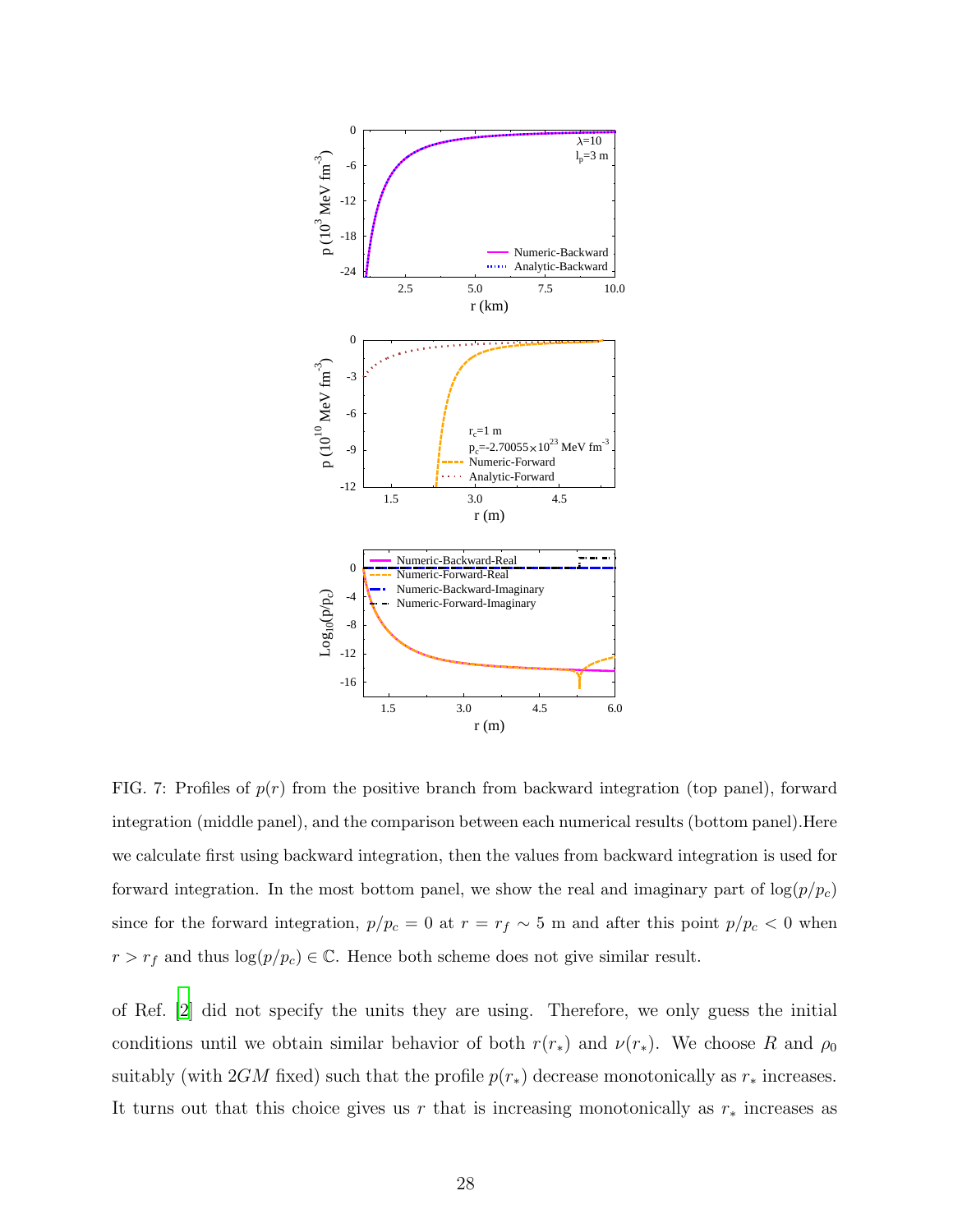the one shows in Ref. [\[2](#page-20-1)], so in principle, we can interchange r and  $r_*$ . If we replot all functions in Fig. [6](#page-25-0) as functions of r instead of  $r<sub>*</sub>$ , we obtain Fig. [8.](#page-30-0) In Fig. [8,](#page-30-0) we show the numerical calculation result by integrating the equations  $(A.9)-(A.10)$  $(A.9)-(A.10)$  from center to surface. We compare it with the usual TOV equation in GR. We can notice that  $p$  becomes very steep as  $r \to 0$  since r (as a function of  $r_$ ) drop really quick in that area. We also notice that  $m_c$  (mass near the center) is negative valued and quite large in magnitude. We suspect that this negative  $m_c$  may be why the compactness can be very close to the black hole limit  $(2GM/R = 1)$ . We suspect that this  $m_c < 0$  is the reason for such high compactness. However, this value is indeed outside the range from our lower and upper bound  $(m_{c,min}$ and  $m_{c,max}$  from Eq. [\(64\)](#page-13-0) and Eq. [\(60\)](#page-13-1)) which is  $-10^{-3}M_{\odot} \lesssim m_c \lesssim -10^{-7}M_{\odot}$ . Therefore, it seems that our analytical upper and lower bound estimation of  $m_c < 0$  may not be to justify for constant energy density EOS.

To obtain such high compactness, we also observe that the system should have very large density  $\rho_0$  and central pressure  $p_c$ . In our units, we estimate that  $\rho_0 \sim 10^{12}$  MeV fm<sup>-3</sup>. This is about nine orders of magnitude larger than the bag constants  $B$  that we used. Notice also from Fig. [8](#page-30-0) that  $p_c \sim 10^{16} \text{ MeV fm}^{-3}$ . Now we input  $\rho_0$  and  $p_c$  around this estimation, but with  $m_c = 0$ , into our equations [\(20\)](#page-9-0)-[\(31\)](#page-9-1) and integrate them from  $r = \alpha l_p$  to  $r = R$ . The result is shown in Fig. [9.](#page-31-0) Note here that  $r_*$  is also monotonically increasing with respect to r. We also have the compactness slightly above the Buchdahl limit (BL)  $2GM/R = 8/9$ .

To verify our expectation that a very high uniform density and central pressure can give us a star with compactness beyond BL, we calculate similar profiles as Fig. [9](#page-31-0) with variations of w, B, and  $p_c$ . We show the results in Table [I.](#page-32-0) In the top three rows, we vary w. In the middle three rows, we vary  $p_c$ . Moreover, in the top three rows, we vary B. We can see that increasing  $w$  will increase the compactness. However, to obtain compactness over the Buchdahl limit, we need to increase  $B$  to at least eight orders of magnitude and the pressure to at least thirteen orders of magnitude. The entries with bold fonts are from Fig. [9.](#page-31-0) We also compare them with the result from TOV GR and find the compactness quite close to SCGrav. Of course, the results from TOV GR that violate the Buchdahl limit will have  $p(r \to 0) \to \infty$ . Of course, the results from TOV GR that violate the Buchdahl limit will have  $p(r \to 0) \to \infty$ , which is not correct for the semiclassical model since it should satisfy  $r > l_p > 0$  condition. We verify this expectation by showing Table [I.](#page-32-0)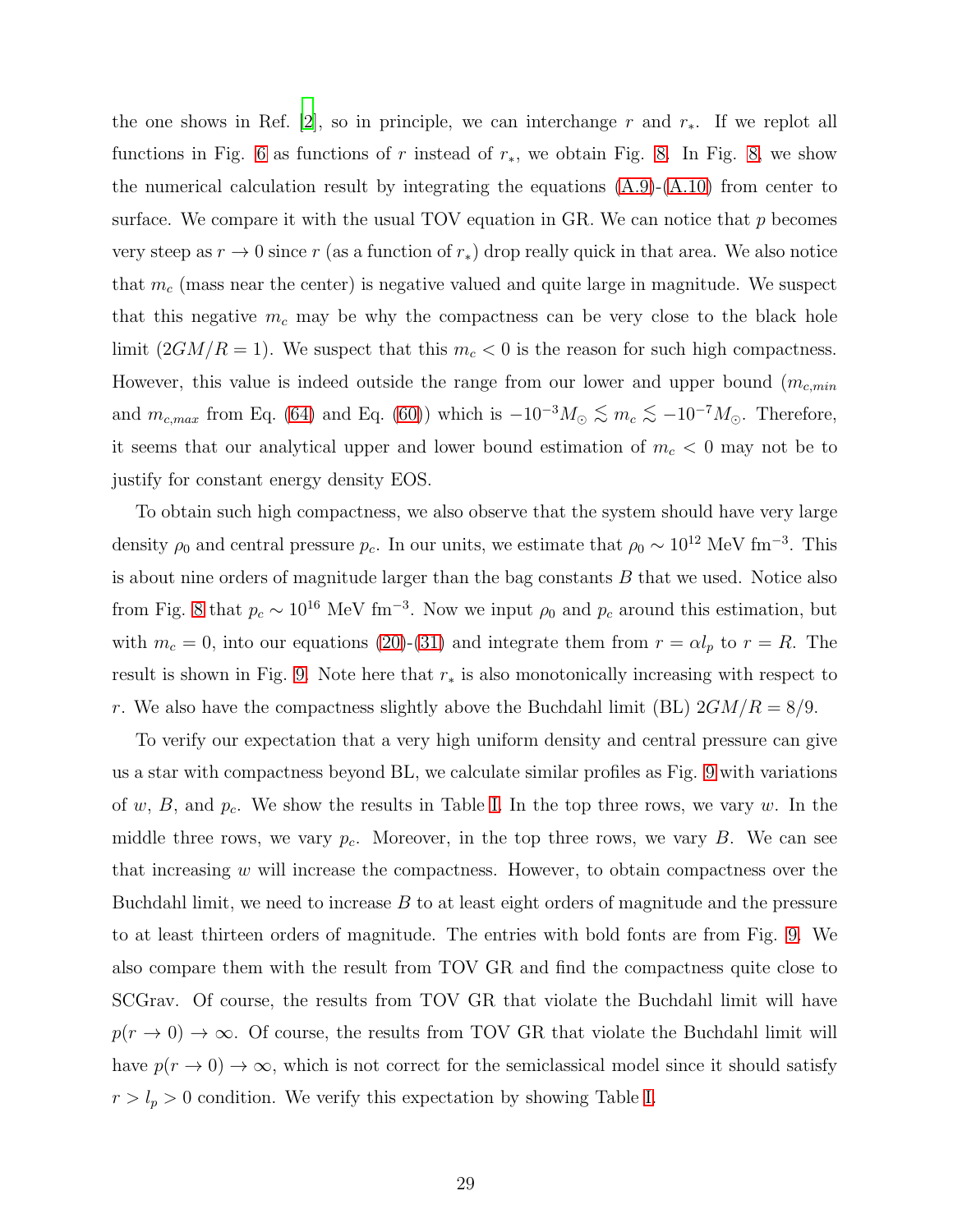

<span id="page-30-0"></span>FIG. 8: The solid line in these plots are the same as in Fig. [6](#page-25-0) but the dashed line is from TOV GR system. Both data are integrated from center to surface and notice the large compactness  $2GM/R$ at the right bottom panel. Notice that p increases dramatically as  $r \to 0$ . Since in SCGrav  $r > l_p$ , then  $p$  will never go to infinity. But in TOV GR,  $r$  can be arbitrarily close to zero so  $p$  will go to infinity as  $r \to 0$ . Notice also that the mass at the center  $(m_c)$  is negative valued. This may be the reason why the compactness can be very close to black hole limit  $(2GM/R = 1)$  for the case of constant energy density EOS.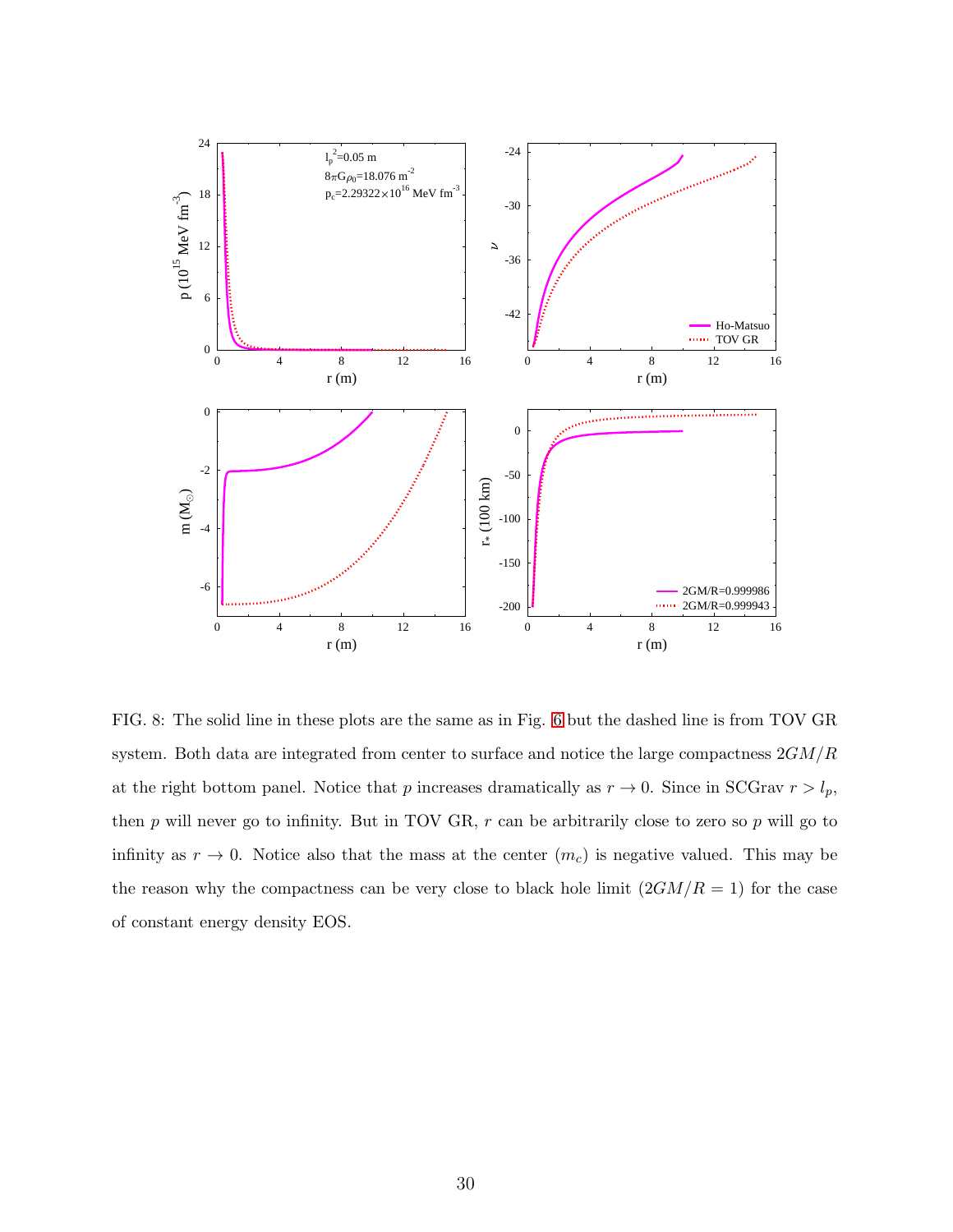

<span id="page-31-0"></span>FIG. 9: Here we use linear EOS with  $w = \infty$ ,  $B \sim 10^{12}$  MeV fm<sup>-3</sup>, and  $p_c \sim 10^{16}$  MeV fm<sup>-3</sup> while  $m_c = 0$ . Unlike Fig. [8,](#page-30-0) the compactness is still far from black hole limit, although is larger than Buchdahl limit (BL).